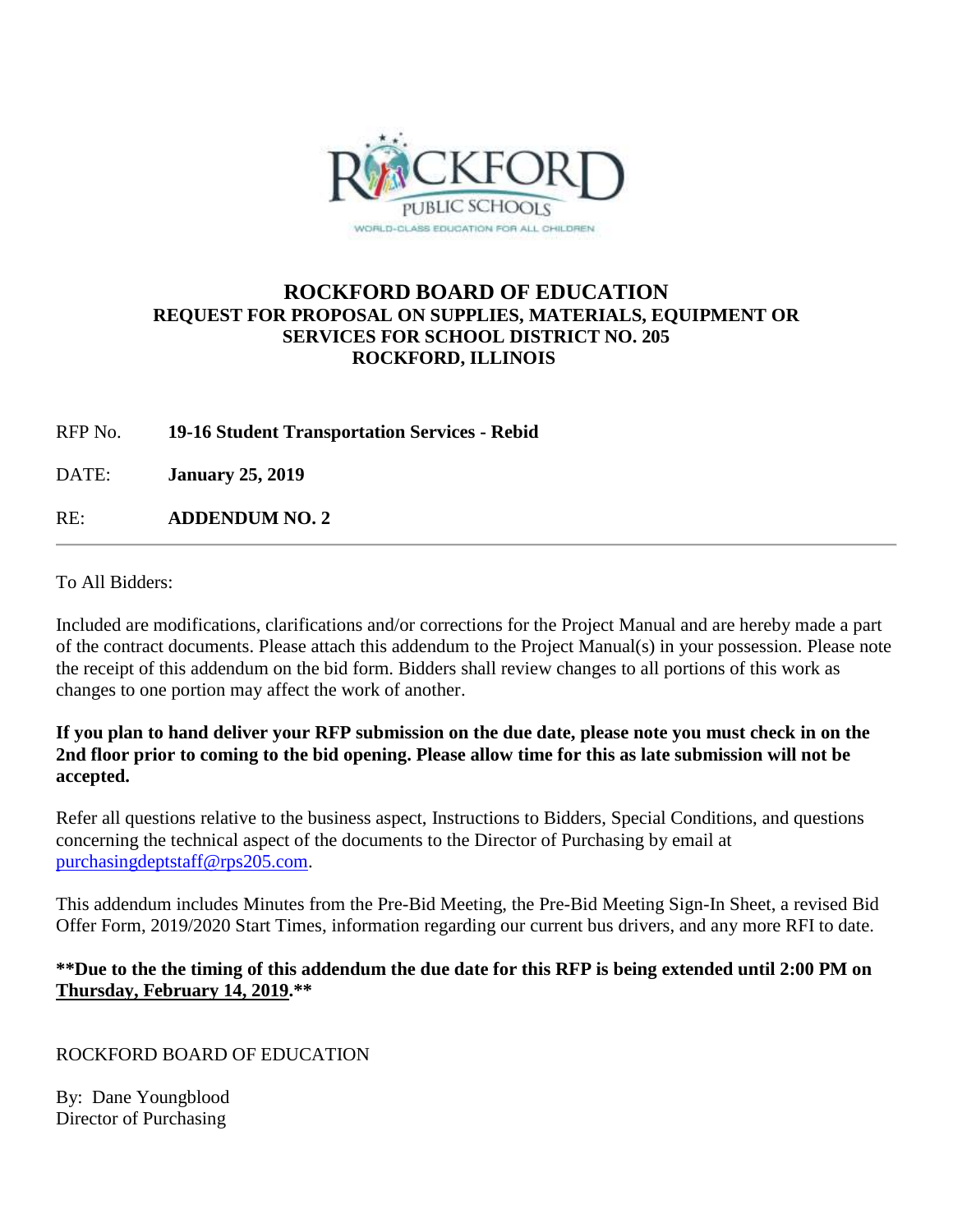## **MINUTES**

## **Mandatory Pre-Bid Meeting RFP 19-16 Student Transportation Services - Rebid** January 10, 2019 at 10:00 AM Sterling Holley Center 2000 Christina St Rockford, IL 61104

- 1. Meeting began at 10:00 AM and Dane Youngblood, Director of Purchasing, read the Pre-Bid Opening Statement and circulated the Pre-Bid Sign-In Sheet.
- 2. Michael Slife, Executive Director of Transportation, announced that the Board of Education had passed the three-tier bus schedule for School Year 2019-2020 on January 8, 2019. Mr. Slife also clarified that the three-tier schedule would require approximately 165 routes and six corner buses.
	- a. Discussion ensued regarding the Bid Offer Form. A new Bid Offer Form will be provided via addendum that has the correct number of three-tier schedule routes, includes corner buses, and has the two-tier schedule information removed.
- 3. At this point in the meeting questions regarding the RFP were addressed:
	- a. Will there be any change to activities or midday routes? i. No changes are anticipated.
	- b. Are the number of hours pertaining to field trips on Page 10 of the specifications correct? i. No, field trip hours should be 14,566.53.
	- c. Is Special Education included? i. No.
	- d. Are there trips that require wheelchairs?
		- i. Occasionally, RPS has five (5) buses that are equipped for wheelchairs.
	- e. Will RPS consider alternates?
		- i. The District may consider alternates, but any proposed alternate must be submitted to the District at least ten (10) days prior to the RFP response deadline to allow the District time to review the alternate and to issue an addendum as necessary.
	- f. Can we get a list of drivers, including seniority, routes, pay and health care information? i. A redacted list will be provided via addendum.
	- g. Are drivers paid while fueling?
		- i. Yes.
	- h. Are routes gate to gate or live?
		- i. Routes start and stop at the Sterling Holley Center.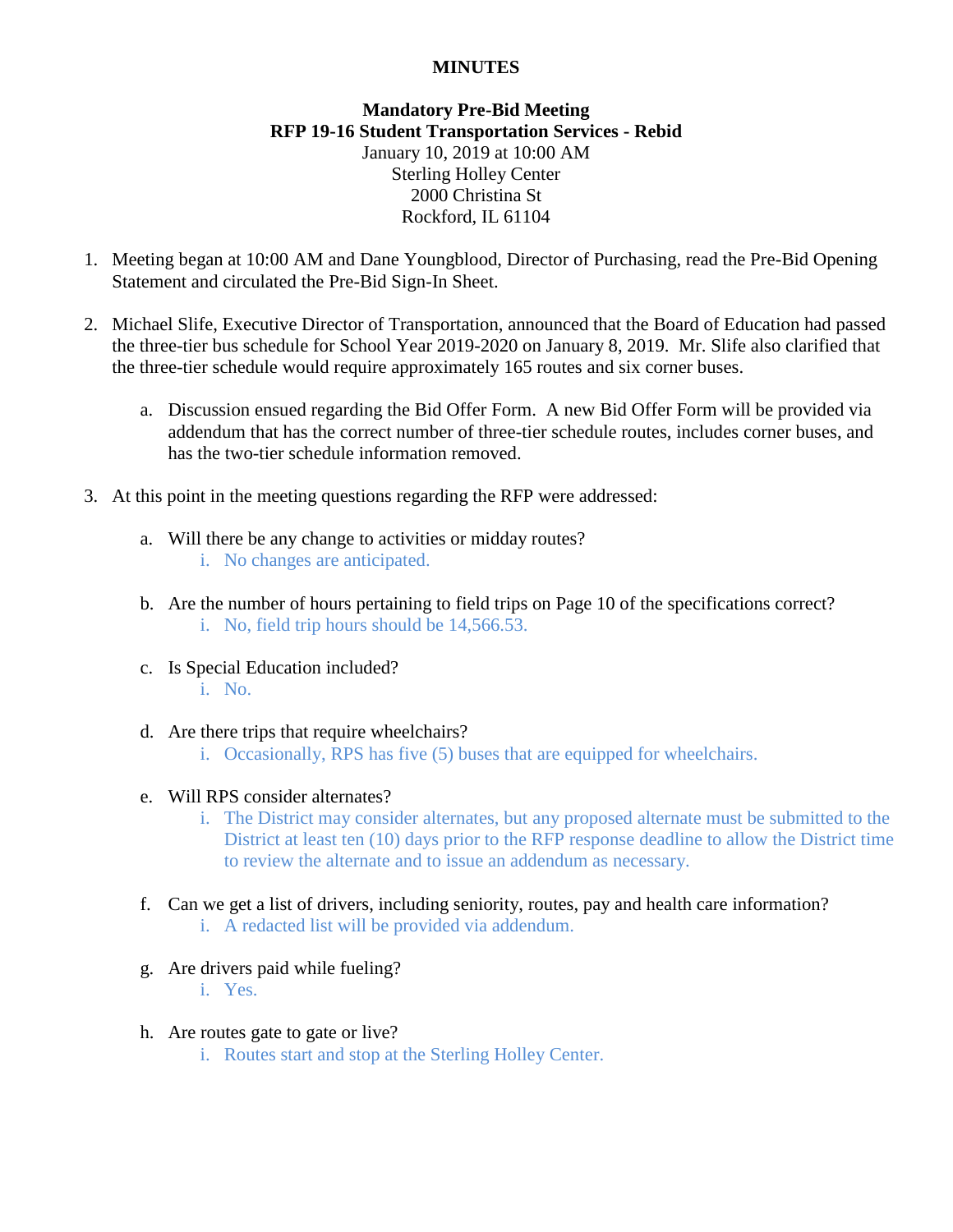## i. Will contractor be able to negotiate pricing for extension years?

i. There is an error in Section 9, Pricing and Economic Adjustment. The pricing should be firm through June 30, 2022. Section 9 of the RFP is hereby restated to read: The prices submitted on the solicitation for the base contract year will remain firm through June 30, 2022. Beginning July 1, 2022 renewal date, the Contractor may request an annual price adjustment, in writing no less than 60 days prior to the renewal date. Price adjustments will be made in accordance with **lesser of two percent or the percentage change in the U.S. Department of Labor Consumer Price Index (CPI-U) for All Urban Consumers, All Items.**

The price adjustment rate will be determined by comparing the lesser of two percent or the percentage difference between the CPI as of December 31, 2018 to the CPI as of the most recent December 31st report.

That language discusses the price adjustments during any renewal period.

- j. Is the 15% spare goal on top of the route, corner and trip drivers? i. Yes.
- k. Document says the percentage of spare drivers may change, why?
	- i. This number may change in the event 15% does not routinely cover absences.
- l. Will material changes to the scope of work be negotiated?
	- i. The scope of work is clearly set forth in Section II of the RFP. The District does not anticipate material changes to the scope of work.
- m. What is the estimated annual cost of vandalism?
	- i. \$15,000 to \$18,000.
- n. Do all buses have GPS that contractor can access? i. Yes.
- o. Does the 50% performance bond apply to 1 year or 3 years?
	- i. The performance bond shall be 50% of the initial three (3) year term.
- p. Will the contractor be allowed electronic inspection equipment?
	- i. The District does not object to electronic inspection equipment, but the issue is between the successful bidder, its employees and any union representative, if any, its employees may have.
- q. Are drivers paid weekly or every other week?
	- i. Drivers are currently paid bi-weekly (26 paydays).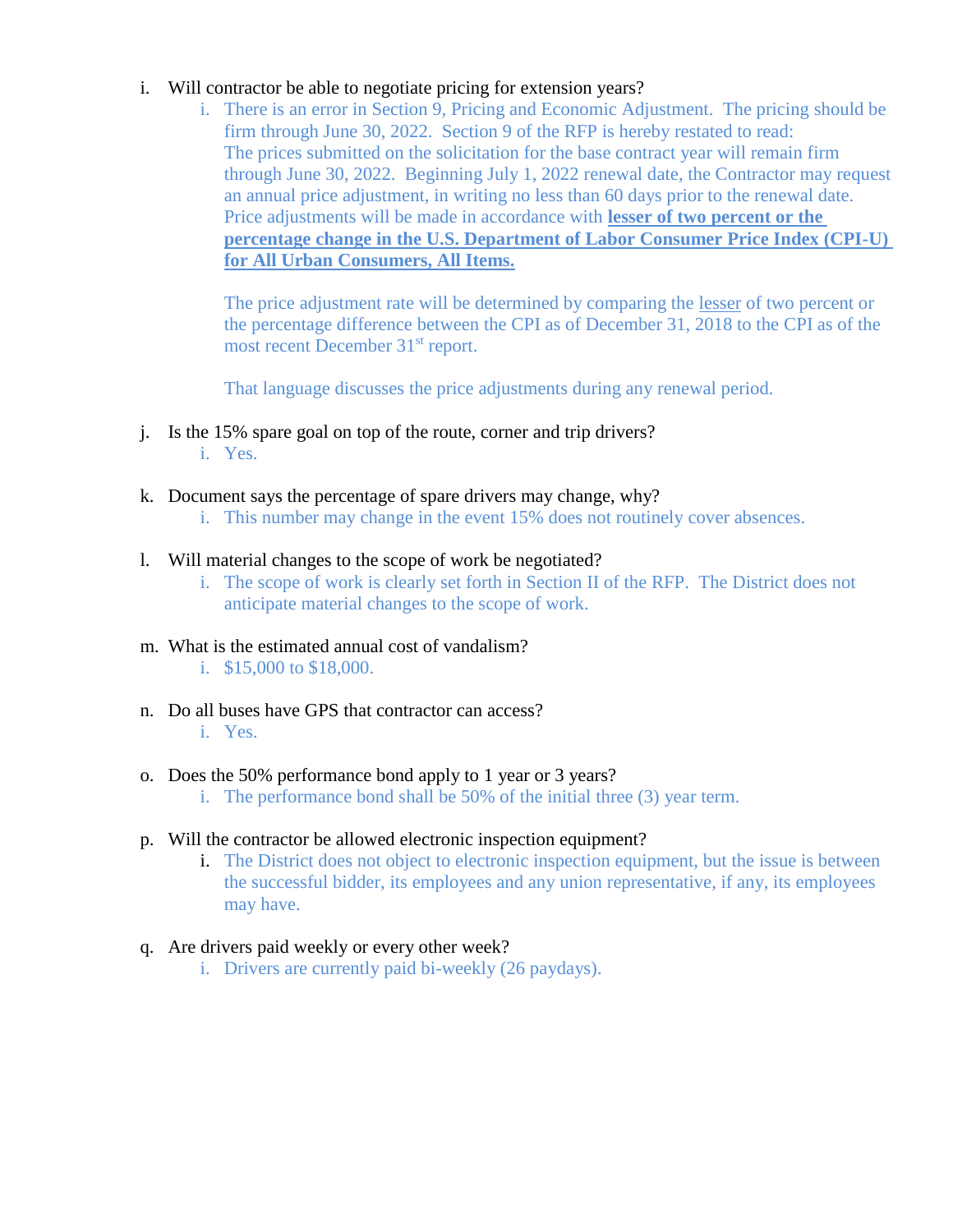## **ADDITIONAL REQUESTS FOR INFORMATION**

The following Requests for Information have been submitted between the Pre-Bid Meeting and the issuance of this Addendum.

- 1. Could you please send the sign in sheet from the Pre-Bid meeting along with a confirmed list of eligible companies to bid?
	- a. The Pre-Bid Sign-In sheet is included in this addendum. All companies who were in attendance at the Pre-Bid are eligible to submit proposals.
- 2. Could you please provide the 3 tier routing information, including route hours and mileage assumptions for this new structure?
	- a. We do not have a full working model of what routes will look like at this time. All routes should be completed by 5pm.
- 3. Could you please include the 3 tier bell time schedule?
	- a. The 2019-2020 start/stop times are included in this addendum.
- 4. Can we get detailed information on current benefits cost the District is paying and how many drivers take the health benefits?
	- a. This information is include in the addendum.
- 5. Would the District be interested in an alternate bid where the Contractor replaces buses that age out instead of the District?
	- a. No.
- 6. Contract Scope: 1, B: Will the use of the facility have a charge and is there a lease agreement? If so, can we get a copy of the lease agreement and any costs the Contractor will be responsible for?
	- a. There will be no charge for the lot, which is owned by the District for the storage of buses owned by the District. The contract provides the District will provide Contractor with adequate space in the District's facility (See par 6(i) of draft contract attached to the RFP). To the extent there is need for clarification, it will be covered in the Contract, not a separate lease agreement.
- 7. The link provided on page 12 of Scope of Work section, page 43 of RFP is the old AFSCME CBA that expired in 2016. Could we get a copy of the current contract?
	- a. The correct link is: [https://www3.rps205.com/District/Documents/CollectiveBargainingAgreements/Local%201275%20%20](https://www3.rps205.com/District/Documents/CollectiveBargainingAgreements/Local%201275%20%20Contract%202016-2018%20-%20Final.pdf) [Contract%202016-2018%20-%20Final.pdf](https://www3.rps205.com/District/Documents/CollectiveBargainingAgreements/Local%201275%20%20Contract%202016-2018%20-%20Final.pdf)
- 8. Scope of Work Section S: Is the Contractor responsible for the cost of the photo ID badges or the District?
	- a. District.
- 9. Scope of Work 6 states that a lease for a terminal must be secured prior to award. Is this referring to the District lease? It also states that if a terminal is needed a lease must be secured 15 days following District's approval of a Transition Plan. Does the proposer need to find an alternative facility for this RFP other than the District-owned facility?
	- a. It is anticipated that the successful bidder will utilize the District-owned facility. Therefore, the proposer does not need to find an alternative facility.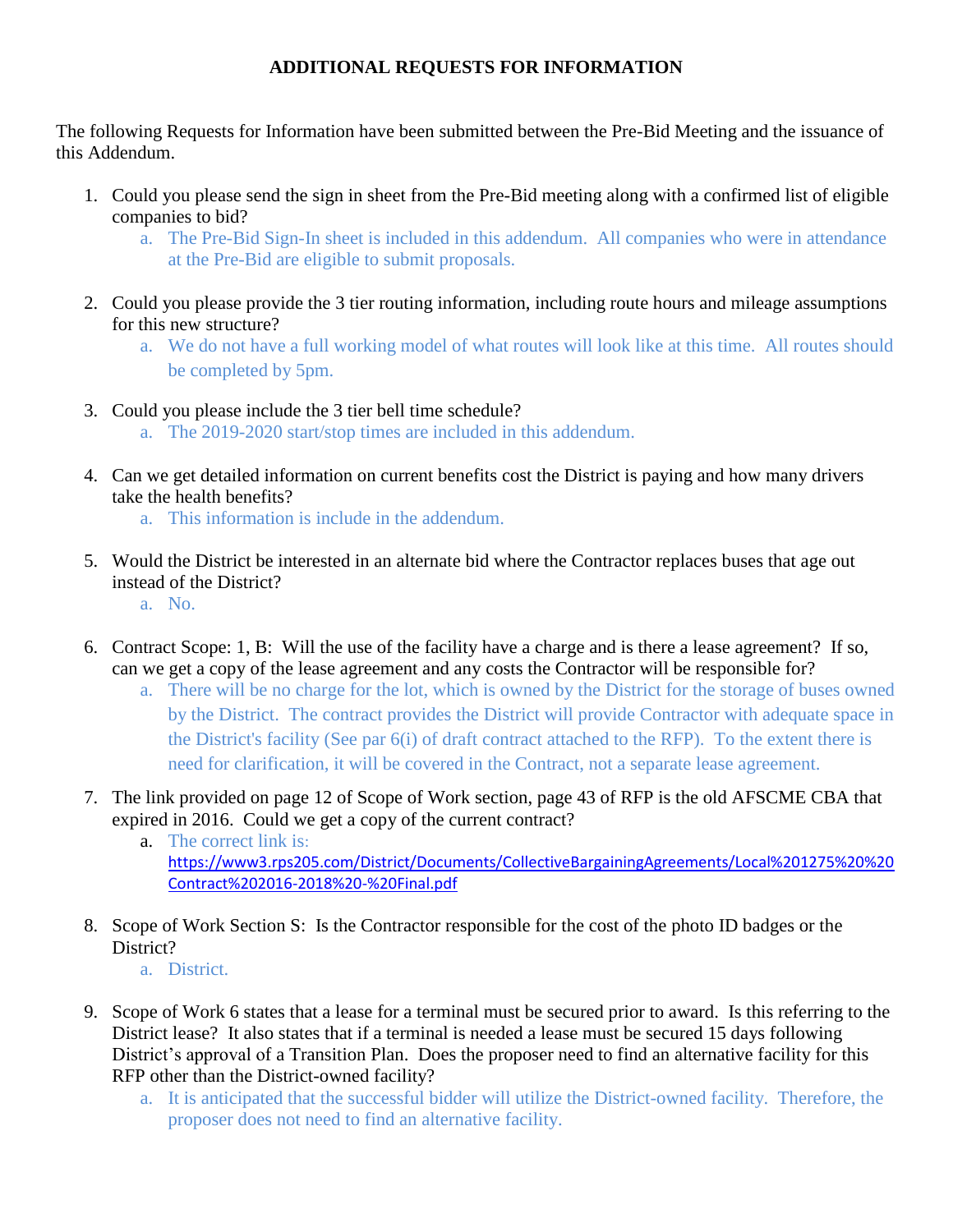- 10. As mentioned in the pre-bid meeting, Illinois School Code Section 29-6.1 states that extension years are by mutual agreement of the parties. Can this be changed in the RFP?
	- a. Yes, please substitute the language in the RFP with the following:
		- i. Sec. 29-6.1. Contracts for transportation. Subject to Section 6-106.11 of the Illinois Vehicle Code, school boards may enter into contracts for up to 3 years for transportation of pupils to and from school. Such contracts may be extended for up to 2 additional years by mutual agreement of the parties, and thereafter may be extended on a year-to-year basis by mutual agreement of the parties, however no such contract may be extended on a year-to-year basis if a school board receives a timely request from another interested contractor that a contract be let by bid.
- 11. What does your anticipated route look like? How many hours should we assume for our bid if you don't have actual routes?
	- a. We do not have a full working model of what routes will look like at this time. All routes should be completed by 5pm.
- 12. How are noon routes and summer routes impacted by the new 3 tier system?
	- a. Noon and summer routes will not need to change.
- 13. Please confirm which staffing positions will be Contractor provided which positions stay with the District?
	- a. The positions include all drivers, dispatch, training, field supervisors, and management. Dispatch, field supervisors, and trainers are in the RBMA collective bargaining unit and will work for the Contractor while being employed by the District. There are also two clerical positions that are in the EOPA collective bargaining unit that will work for the contractor while being employed by the District.
- 14. What, if any, costs are the Contractor responsible for as it pertains to the District Transportation Facility? Is there a lease that need to be signed?
	- a. There will be no charge for the lot, which is owned by the District for the storage of buses owned by the District. The contract provides the District will provide Contractor with adequate space in the District's facility (See par 6(i) of draft contract attached to the RFP). To the extent there is need for clarification, it will be covered in the Contract, not a separate lease agreement.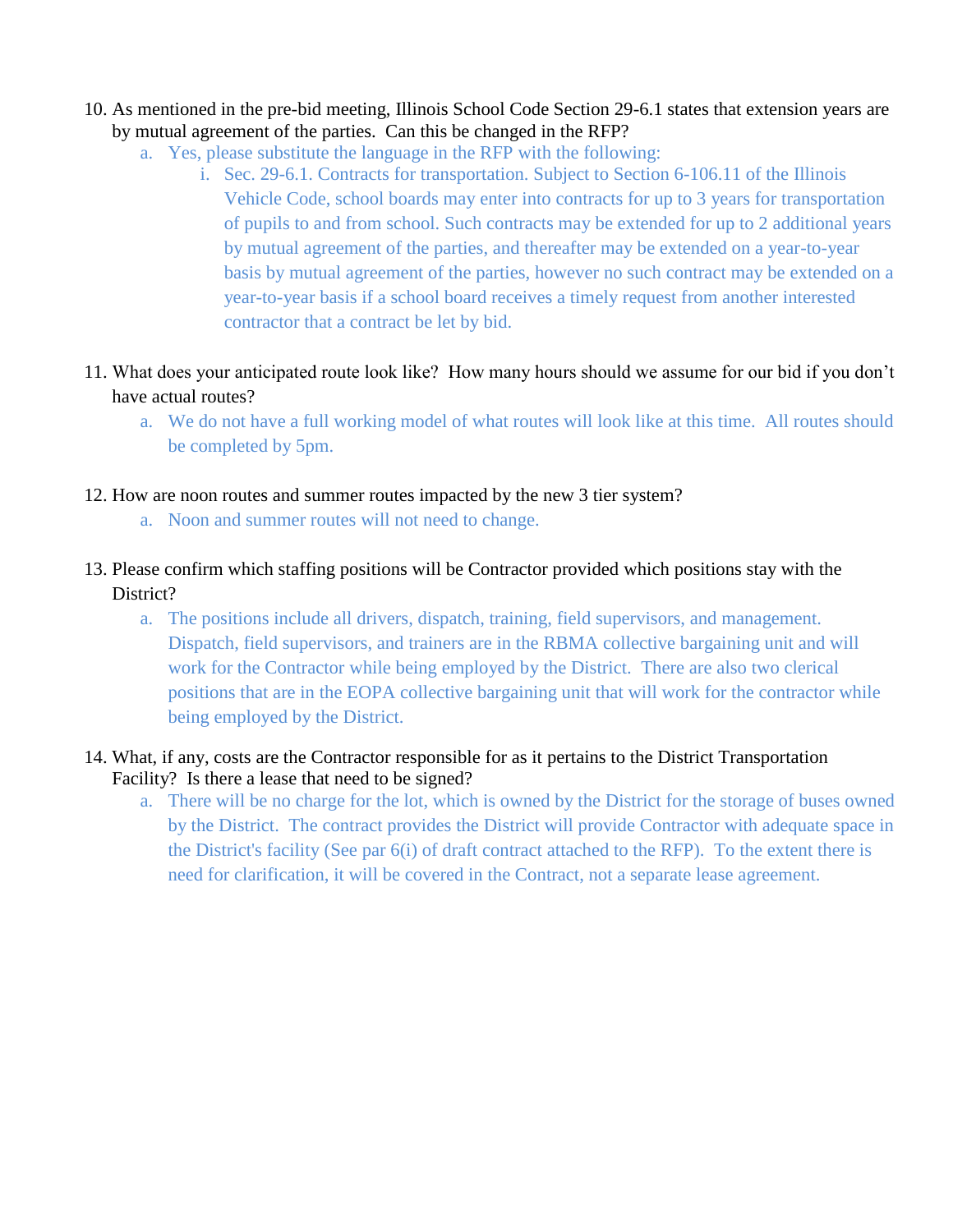ROCKFORD PUBLIC SCHOOLS<br>RFP 19-16 Student Transportation Services - Rebid<br>Pre-Bid Meeting Sign-In Sheet<br>January 10, 2019 at 10:00 a.m.



## PRE-BID MEETING SIGN-IN SHEET<br>RFP 19-16 Student Transportation Services - Rebid

# PLEASE WRITE EMAIL ADDRESS SO THAT IT IS LEGIBLE IN ORDER TO RECEIVE ADDENDUM INFORMATION

|                     |                              |                                        | יוס ויי של המשפט בין של הפטוס המשפט המשפט ה                                                           |                     |                                                                          |
|---------------------|------------------------------|----------------------------------------|-------------------------------------------------------------------------------------------------------|---------------------|--------------------------------------------------------------------------|
|                     |                              |                                        |                                                                                                       |                     |                                                                          |
|                     | <b>Printed Name</b>          | <b>Company Name</b>                    | <b>Company Address</b>                                                                                | Telephone           | E-mail                                                                   |
|                     | $\log a/$                    | $f_{1/5} +$                            | mi Mikinley Are                                                                                       | $815 - 980 -$       | ladd:cost@1/left@q@4.cont                                                |
|                     | $\int a\zeta \zeta$          | Student                                | $\mathcal{B}$ olvidore, $I^{\perp}$ (vido $\theta$                                                    | 7861                |                                                                          |
|                     | Michael Eusin                | FIRST STUDENT                          | 1717 PARK ST.                                                                                         | $515 - 504$         | Michaelensign                                                            |
| 2                   |                              |                                        | NABERWICE, 1L                                                                                         | 6.010               | @ Funt fraup com                                                         |
|                     | GREGORY                      | DURHAM SCHOOL SERVE                    | $266$   NAUSTRE DRIVE                                                                                 |                     | $224-239-5990$ (surgety- $\overline{km}$ gevalles melled                 |
| S                   | Firzozilane                  |                                        |                                                                                                       |                     |                                                                          |
| 4                   | fick Klaus                   | $N$ ational $E_{XY}$ press             | $Lis e_i$ $\bar{z}$ $\bar{e}$ $\bar{e}$ $\bar{e}$ $\bar{e}$ $\bar{z}$ $\bar{z}$<br>$2601$ Navistar DR | $6.30 - 335 - 6884$ | CKlaus @ nelle.com                                                       |
|                     |                              |                                        |                                                                                                       |                     | Chooser @ atsont                                                         |
| ဖာ                  |                              | Christophor Hooser AFSCME Corver 31 21 | 12 Sandst Rockford                                                                                    | $71 - 91 - 02 + 4$  | 21019                                                                    |
| O                   | Jancy Stritt                 | HIS CINE Local 1215                    | 212 S. 1st Street Rockford I<br>Q <sub>1</sub>  Q <sub>1</sub>                                        |                     | $\overline{\mathcal{S}}$<br>$86 - 721 - 2159$ $(86184, 0.5014700103203)$ |
|                     | $7.5$ we Berogan             | Sunise 3005                            | 5235 26th Ave Rockbrd 261109 815-860-0025 Spercgan @sonrise busem                                     |                     |                                                                          |
| $\overline{\infty}$ | DAVIO Hembreast Cooker Conso |                                        | 2100 Clearwater Altond 708-612-3283 dambredte                                                         |                     |                                                                          |
|                     |                              |                                        |                                                                                                       |                     | Cookallines com                                                          |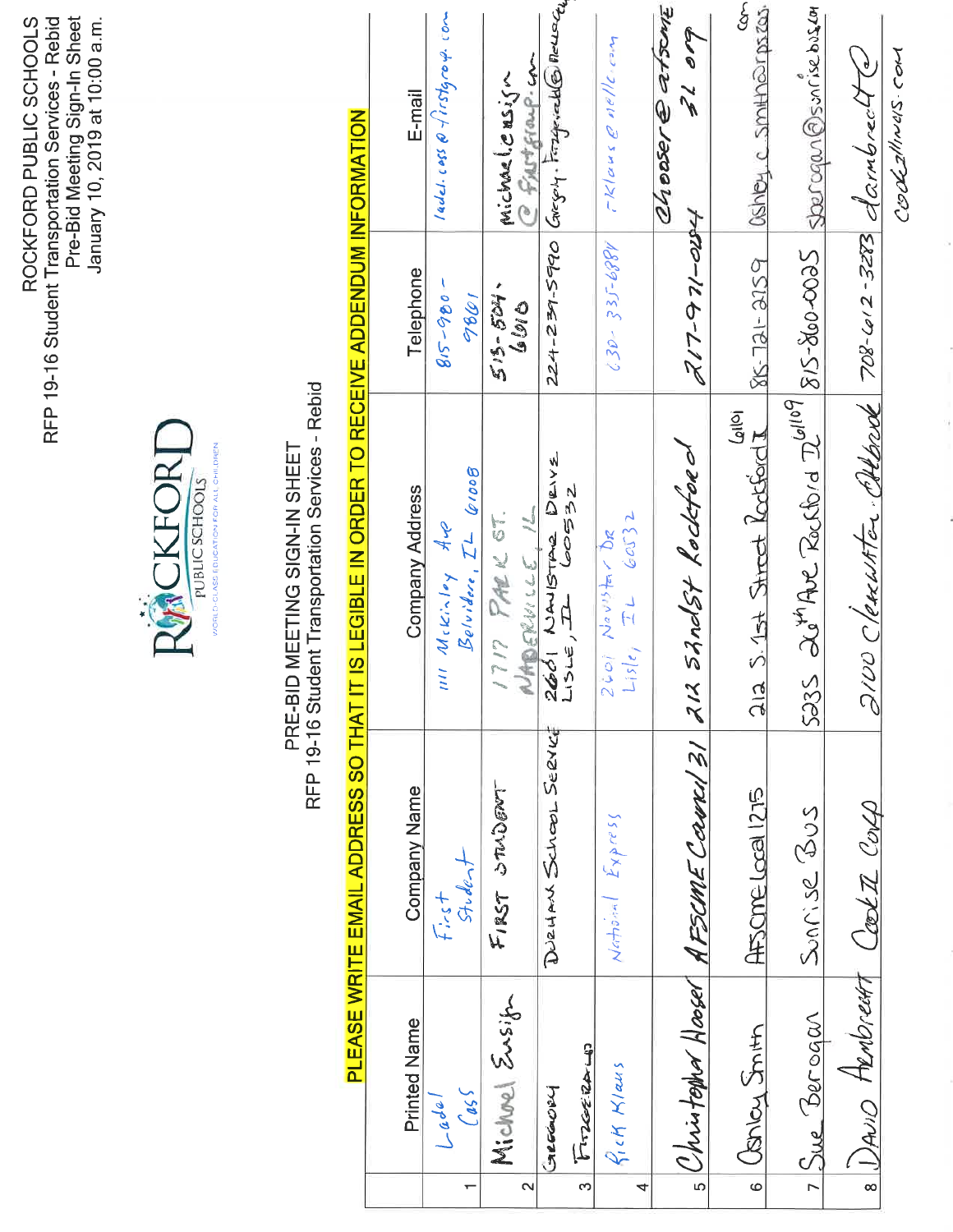**Company Name**

## **BID OFFER FORM - REVISED**

### **BID SUBMITTED BY:**

|                                    | <b>Company Name</b><br><b>Company Officer Typed Name &amp; Title</b> |                     |                |                |                                                            |                                        |                                        |  |  |  |
|------------------------------------|----------------------------------------------------------------------|---------------------|----------------|----------------|------------------------------------------------------------|----------------------------------------|----------------------------------------|--|--|--|
| <b>Address</b>                     |                                                                      |                     |                |                | City, State & Zip Code                                     |                                        |                                        |  |  |  |
| Phone No.                          |                                                                      |                     |                | Fax No.        |                                                            |                                        |                                        |  |  |  |
| E-mail                             |                                                                      |                     |                | <b>FEIN</b>    |                                                            |                                        |                                        |  |  |  |
|                                    | <b>Company Officer Signature (required)</b>                          |                     |                | <b>Date</b>    |                                                            |                                        |                                        |  |  |  |
| <b>BUSES ON ROUTES</b>             |                                                                      |                     |                |                |                                                            |                                        |                                        |  |  |  |
|                                    |                                                                      |                     |                |                | $2019 - 2020$                                              | $2020 - 2021$                          | 2021 - 2022                            |  |  |  |
| <b>ITEM</b><br>No.                 | <b>DESCRIPTION</b>                                                   | #OF<br><b>BUSES</b> | AM             | <b>PM</b>      | <b>UNIT COST \$</b><br>Per Bus Per Day                     | <b>UNIT COST \$</b><br>Per Bus Per Day | <b>UNIT COST \$ Per Bus</b><br>Per Day |  |  |  |
| <b>Estimated 3 tier Bus System</b> |                                                                      |                     |                |                |                                                            |                                        |                                        |  |  |  |
| 10                                 | Daily Buses on Routes                                                | 168                 | 3              | 3              |                                                            |                                        |                                        |  |  |  |
| 11                                 | Daily Buses on Routes                                                | 58                  | $\overline{2}$ | $\overline{2}$ |                                                            |                                        |                                        |  |  |  |
| 12                                 | Daily Buses on Routes                                                | 10                  | $\mathbf{1}$   | $\mathbf{1}$   |                                                            |                                        |                                        |  |  |  |
|                                    |                                                                      |                     |                |                | 2A - NOON ROUTES - Daily 6 sites w for 175 days            |                                        |                                        |  |  |  |
| 13                                 | Noon Daily Buses on<br>Route                                         | 21                  |                | $\mathbf{1}$   |                                                            |                                        |                                        |  |  |  |
| 14                                 | Noon Daily Buses on<br>Route                                         | $\mathbf{2}$        |                | $\overline{2}$ |                                                            |                                        |                                        |  |  |  |
|                                    |                                                                      |                     |                |                | 3A - ACTIVITY RUNS - Daily activity runs for 150 days.     |                                        |                                        |  |  |  |
| 15                                 | Daily Activity Bus<br>Routes                                         | 67                  |                | $\mathbf{1}$   |                                                            |                                        |                                        |  |  |  |
|                                    |                                                                      |                     |                |                | 4A - SUMMER SCHOOL BUSES ON ROUTE - 20 days to 9 locations |                                        |                                        |  |  |  |
| 16                                 | Summer School buses on<br>route                                      | 38                  | 1              | 1              |                                                            |                                        |                                        |  |  |  |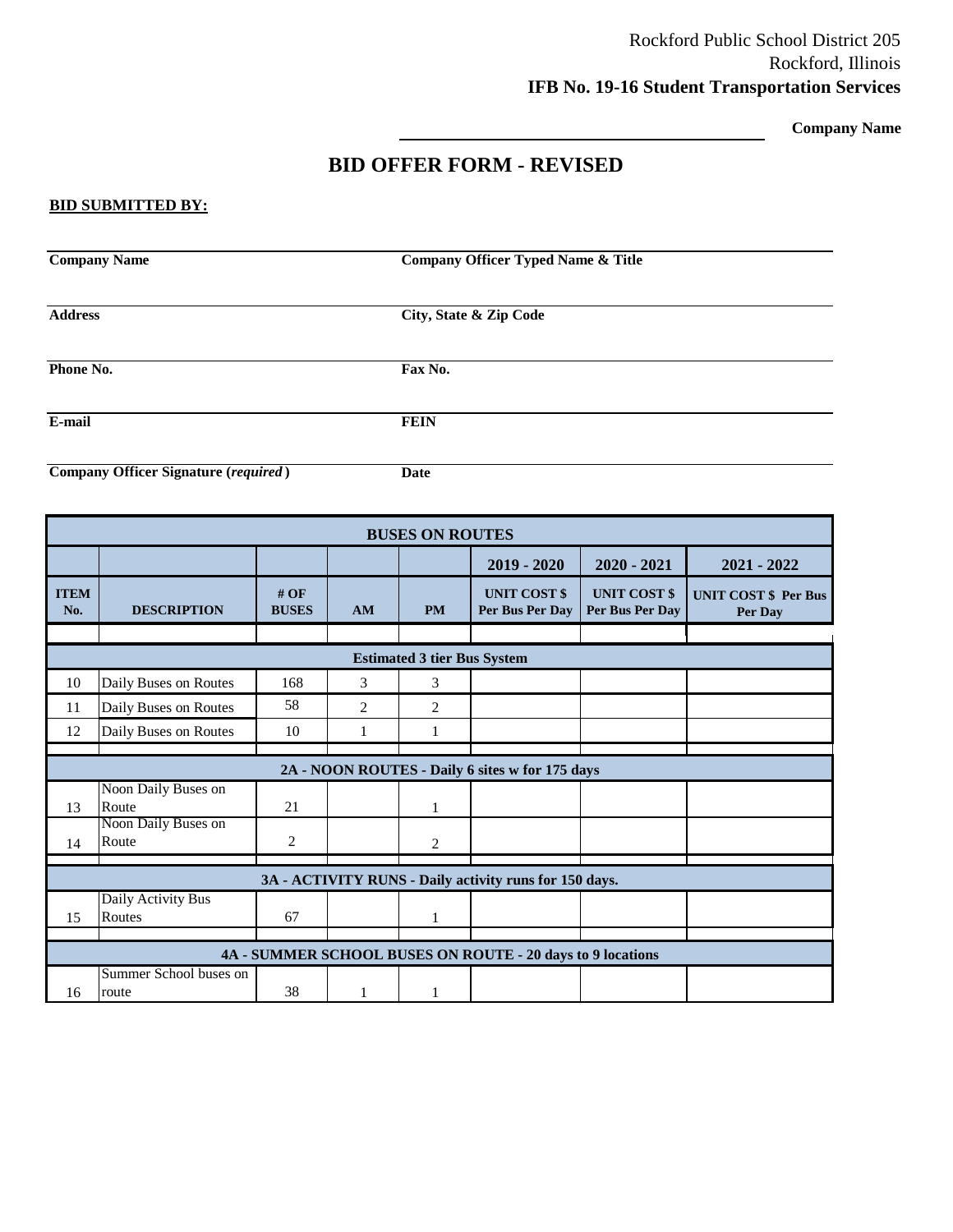## Rockford Public School District 205 Rockford, Illinois **IFB No. 19-16 Student Transportation Services**

**Company Name**

## **BID OFFER FORM - REVISED**

|                    | 5A - FIELD TRIPS - Per Mile and Per Hour, 3549 field trips in 2017 - 2018 |                           |                                 |                                |                                |                                |                                |                           |                                |  |  |  |
|--------------------|---------------------------------------------------------------------------|---------------------------|---------------------------------|--------------------------------|--------------------------------|--------------------------------|--------------------------------|---------------------------|--------------------------------|--|--|--|
|                    |                                                                           |                           |                                 | $2019 - 2020$                  |                                | $2020 - 2021$                  |                                |                           | $2021 - 2022$                  |  |  |  |
| <b>ITEM</b><br>No. | <b>DESCRIPTION</b>                                                        | <b>PER</b><br><b>YEAR</b> | <b>HOURS</b><br><b>PER YEAR</b> | <b>COST PER</b><br><b>MILE</b> | <b>COST PER</b><br><b>HOUR</b> | <b>COST PER</b><br><b>MILE</b> | <b>COST PER</b><br><b>HOUR</b> | <b>PER</b><br><b>MILE</b> | <b>COST PER</b><br><b>HOUR</b> |  |  |  |
|                    |                                                                           |                           |                                 |                                |                                |                                |                                |                           |                                |  |  |  |
| 17                 | 71/72 Passenger Buses                                                     | 165,460                   | 14.566                          |                                |                                |                                |                                |                           |                                |  |  |  |
| 18                 | <b>Wheel Chair Buses</b>                                                  | 4.765                     | 341                             |                                |                                |                                |                                |                           |                                |  |  |  |

|                    | <b>6A - BUS SAFETY &amp; STUDENT TRAINING AND STUDENT REGISTRATION</b> |                        |                              |                                  |                                |                                  |                                |                                            |                                |  |  |
|--------------------|------------------------------------------------------------------------|------------------------|------------------------------|----------------------------------|--------------------------------|----------------------------------|--------------------------------|--------------------------------------------|--------------------------------|--|--|
|                    |                                                                        |                        |                              | $2020 - 2021$<br>$2019 - 2020$   |                                |                                  |                                | $2021 - 2022$                              |                                |  |  |
| <b>ITEM</b><br>No. | <b>DESCRIPTION</b>                                                     | # OF<br><b>DRIVERS</b> | <b>TOTAL</b><br><b>HOURS</b> | <b>COST PER</b><br><b>DRIVER</b> | <b>COST PER</b><br><b>HOUR</b> | <b>COST PER</b><br><b>DRIVER</b> | <b>COST PER</b><br><b>HOUR</b> | <b>COST</b><br><b>PER</b><br><b>DRIVER</b> | <b>COST PER</b><br><b>HOUR</b> |  |  |
| 19                 | Bus Safety & Student<br>Training                                       | 25                     | .250                         |                                  |                                |                                  |                                |                                            |                                |  |  |

|             | <b>7A - SATURDAY SAFETY PRESENTATIONS</b> |                              |                    |                                                      |                                        |  |  |  |  |  |  |
|-------------|-------------------------------------------|------------------------------|--------------------|------------------------------------------------------|----------------------------------------|--|--|--|--|--|--|
|             |                                           |                              | <b>2019 - 2020</b> | $2020 - 2021$                                        | 2021 - 2022                            |  |  |  |  |  |  |
| ITEM<br>No. | <b>DESCRIPTION</b>                        | # OF<br><b>PRESENTATIONS</b> |                    | <b>COST PER PRESENTATION   COST PER PRESENTATION</b> | <b>COST PER</b><br><b>PRESENTATION</b> |  |  |  |  |  |  |
|             | 2 Hour Saturday Safety                    |                              |                    |                                                      |                                        |  |  |  |  |  |  |
| 20          | <b>Presentations</b>                      | 18                           |                    |                                                      |                                        |  |  |  |  |  |  |

|                    | 8A - SPECIAL RUNS & SHUTTLES- Per mile and Per Hour for 176 days |                                |                         |                                |                                |                                |                                |                           |                                |  |  |  |
|--------------------|------------------------------------------------------------------|--------------------------------|-------------------------|--------------------------------|--------------------------------|--------------------------------|--------------------------------|---------------------------|--------------------------------|--|--|--|
|                    |                                                                  |                                |                         |                                | $2019 - 2020$                  | $2020 - 2021$                  |                                |                           | $2021 - 2022$                  |  |  |  |
| <b>ITEM</b><br>No. | <b>DESCRIPTION</b>                                               | <b>MILES</b><br><b>PER DAY</b> | <b>HOURS</b><br>PER DAY | <b>COST PER</b><br><b>MILE</b> | <b>COST PER</b><br><b>HOUR</b> | <b>COST PER</b><br><b>MILE</b> | <b>COST PER</b><br><b>HOUR</b> | <b>PER</b><br><b>MILE</b> | <b>COST PER</b><br><b>HOUR</b> |  |  |  |
|                    | Special Runs - 6 buses on                                        |                                |                         |                                |                                |                                |                                |                           |                                |  |  |  |
| 21                 | route daily                                                      | 72.40                          | 16.72                   |                                |                                |                                |                                |                           |                                |  |  |  |
|                    | Shuttles - 5 buses on                                            |                                |                         |                                |                                |                                |                                |                           |                                |  |  |  |
| 22                 | route daily                                                      | 43.14                          | 6.24                    |                                |                                |                                |                                |                           |                                |  |  |  |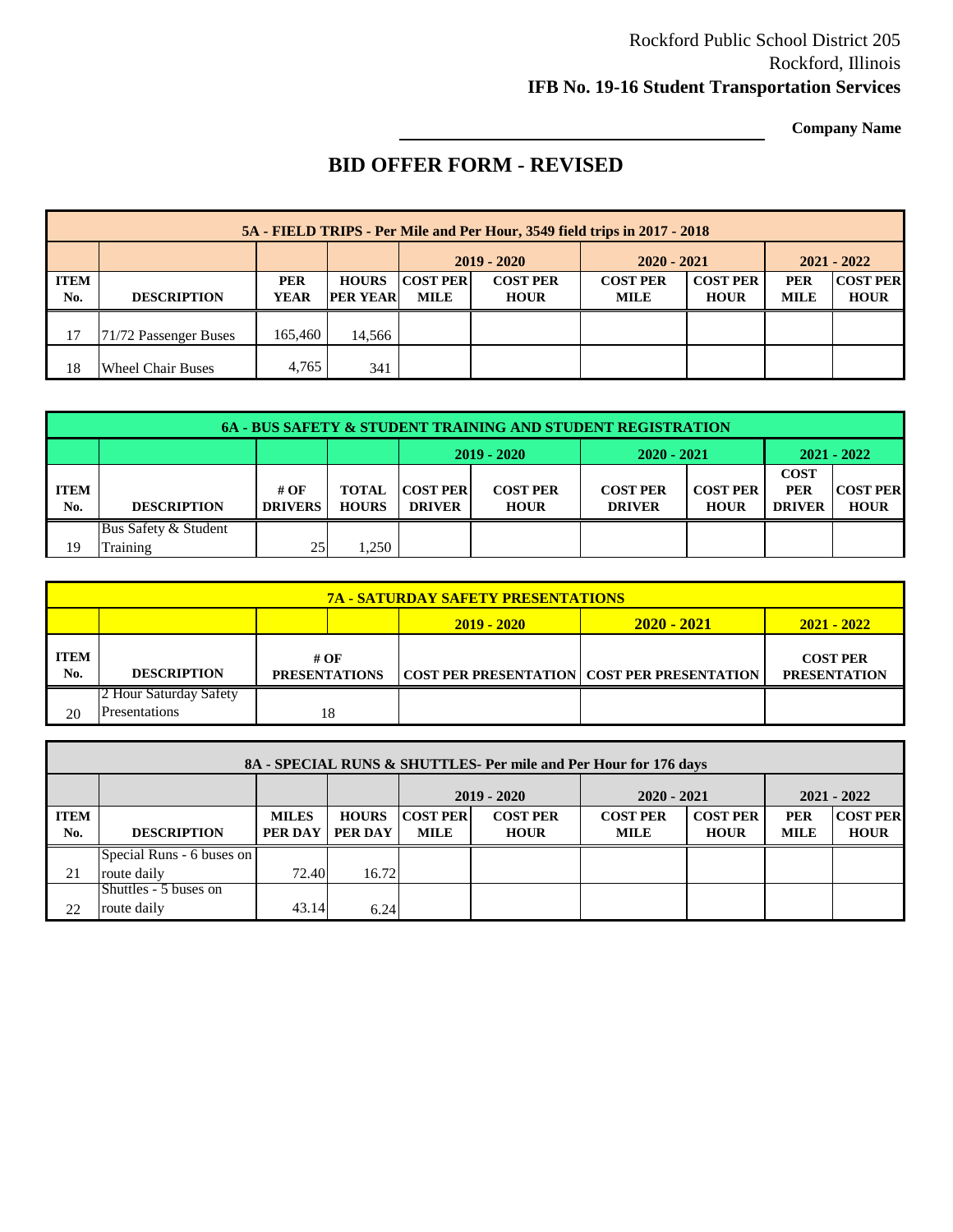|                |                                        |                | <b>SCHOOL</b> |                         | <b>Proposed</b> |               |               |
|----------------|----------------------------------------|----------------|---------------|-------------------------|-----------------|---------------|---------------|
|                | <b>SCHOOL</b>                          | <b>ZERO HR</b> | <b>HOURS</b>  | <b>AM DROP</b>          | Zero HR         | Proposed      | Proposed      |
| 10             | Auburn                                 | 7:30           | $8:30 - 3:45$ | 8:15                    | 7:15            | $8:15 - 3:30$ | 8:00          |
| 11             | East                                   |                | $8:30 - 3:45$ | 8:10                    |                 | $8:15 - 3:30$ | 7:55          |
| 13             | Guilford                               | 7:10           | $8:30 - 3:45$ | 8:10                    | 7:00            | $8:15 - 3:30$ | 7:55          |
| 18             | Jefferson                              |                | $8:30 - 3:45$ | 8:15                    |                 | $8:15 - 3:30$ | 8:00          |
|                |                                        |                |               |                         |                 |               |               |
| 7              | Eisenhower                             |                | $8:45 - 3:45$ | 8:25                    |                 | $9:00 - 4:00$ | 8:40          |
| 8              | Flinn                                  |                | $8:45 - 3:45$ | 8:35                    |                 | $9:00 - 4:00$ | 8:50          |
| 6              | Kennedy                                |                | $8:45 - 3:45$ | 8:00                    |                 | $9:00 - 4:00$ | 8:15          |
| $\overline{2}$ | Lincoln                                |                | $8:45 - 3:45$ | 8:20                    |                 | $9:00 - 4:00$ | 8:35          |
| $\overline{4}$ | <b>Marshall Middle</b>                 |                | $8:45 - 3:45$ | 8:25                    |                 | $9:00 - 4:00$ | 8:40          |
| 3              | <b>RESA</b>                            |                | $8:45 - 3:45$ | 8:30                    |                 | $9:00 - 4:00$ | 8:45          |
| 9              | West                                   | 7:25           | $8:45 - 3:45$ | 8:25                    | 7:45            | $9:00 - 4:00$ | 8:40          |
|                |                                        |                |               |                         |                 |               |               |
| 30             | Dennis Early Education Center          | $9:00 - 3:20$  | 11:45         | 12:45                   |                 |               |               |
| 65             | Nashold                                | $8:00 - 2:15$  | 10:45         | 11:45                   |                 |               |               |
| 80             | Summerdale Early Education Center      | $9:00 - 3:20$  | 11:45         | 12:45                   |                 |               |               |
| 35             | <b>Fairview Early Education Center</b> | $7:50 - 2:20$  | 10:25         | 11:40                   |                 |               |               |
| 19             | Roosevelt H.S.                         | $8:00 - 2:20$  | 10:55         | 10:55                   |                 |               |               |
| 5              | <b>Wilson Aspire</b>                   | $8:20 - 3:20$  |               |                         |                 |               |               |
|                |                                        |                |               |                         |                 |               |               |
| 22             | Barbour                                |                | $7:45 - 2:10$ | 7:20                    |                 | $7:35 - 2:00$ | 7:10          |
| 23             | <b>Beyer</b>                           |                | $7:45 - 2:10$ | 7:15                    |                 | $7:35 - 2:00$ | 7:05          |
| 24             | Bloom                                  |                | $7:45 - 2:10$ | 7:15                    |                 | $7:35 - 2:00$ | 7:05          |
| 25             | <b>Brookview</b>                       |                | $7:45 - 2:10$ | 7:20                    |                 | $7:35 - 2:00$ | 7:10          |
| 26             | Carlson                                |                | $7:45 - 2:10$ | 7:15                    |                 | $7:35 - 2:00$ | 7:05          |
| 27             | <b>Cherry Valley</b>                   |                | $7:45 - 2:10$ | 7:15                    |                 | $7:35 - 2:00$ | 7:05          |
| 28             | Conklin                                |                | $7:45 - 2:10$ | 7:20                    |                 | $7:35 - 2:00$ | 7:10          |
| 32             | <b>Ellis</b>                           |                | $8:30 - 2:55$ | 8:05                    |                 | $8:30 - 2:55$ | 8:05          |
|                | 38 Froberg                             |                | $7:45 - 2:10$ | 7:30                    |                 | $7:35 - 2:00$ | 7:20          |
| 40             | Gregory                                |                | $7:45 - 2:10$ | 7:15                    |                 | $7:35 - 2:00$ | 7:05          |
| 46             | Haskell                                |                | $7:45 - 2:10$ | 7:20                    |                 | $7:35 - 2:00$ | 7:10          |
| 50             | Hillman                                |                | $7:45 - 2:10$ | 7:15                    |                 | $7:35 - 2:00$ | 7:05          |
| 53             | Johnson                                |                | $7:45 - 2:10$ | 7:25                    |                 | $7:35 - 2:00$ | 7:15          |
|                | 54 Washington                          |                | $7:45 - 2:10$ | 7:15                    |                 | $7:35 - 2:00$ | 7:05          |
|                | 55 Kishwaukee                          |                | $7:45 - 2:10$ | 7:15                    |                 | $7:35 - 2:00$ | 7:05          |
|                | 58 Lathrop                             |                | $7:45 - 2:10$ | 7:15                    |                 | $7:35 - 2:00$ | 7:05          |
|                | 59 Lewis Lemon                         |                | $7:45 - 2:10$ | 7:15                    |                 | $7:35 - 2:00$ | 7:05          |
|                | 61 McIntosh                            |                | $7:45 - 2:10$ | 7:05                    |                 | $7:35 - 2:00$ | 6:55          |
|                | 64 Montessori                          |                | $7:45 - 2:10$ | 7:25                    |                 | $9:00 - 3:25$ | 8:40          |
|                | 66 Nelson                              |                | $7:45 - 2:10$ | 7:25                    |                 | $7:35 - 2:00$ | 7:10          |
|                | 73 Riverdahl                           |                |               | 7:45 - 2:10 7:10 - 7:20 |                 | $7:35 - 2:00$ | $7:00 - 7:10$ |
|                | 76 Rolling Green                       |                | $9:00 - 3:25$ | 8:40                    |                 | $9:00 - 3:25$ | 8:40          |
|                | 81 Spring Creek                        |                | $7:45 - 2:10$ | 7:10                    |                 | $7:35 - 2:00$ | 7:00          |
|                | 86 Marshall Elementary                 |                | $9:05 - 3:30$ | 8:30                    |                 | $8:40 - 3:05$ | 8:25          |
| 88             | Welsh                                  |                | $7:45 - 2:10$ | 7:25                    |                 | $7:35 - 2:00$ | 7:15          |
|                | 89 West View                           |                | $7:45 - 2:10$ | 7:25                    |                 | $7:35 - 2:00$ | 7:15          |
| 91             | Whitehead                              |                | $7:45 - 2:10$ | 7:15                    |                 | $7:35 - 2:00$ | 7:05          |
|                |                                        |                |               |                         |                 |               |               |
|                | 601 Legacy                             |                | $8:30 - 3:30$ | 7:50                    |                 | $9:00 - 4:00$ | 8:20          |
|                | 603 Jackson Charter                    |                | $7:30 - 2:20$ | 7:20                    |                 | $8:00 - 4:00$ | 7:50          |
|                | 602 Galapagos Elementary               |                | $8:00 - 3:45$ | 7:30                    |                 | $8:15 - 4:00$ | 7:45          |
|                | 602 Galapagos Middle                   |                | $8:00 - 3:45$ | 7:30                    |                 | $8:15 - 4:00$ | 7:45          |
|                |                                        |                |               |                         |                 |               |               |
|                |                                        |                |               |                         |                 |               |               |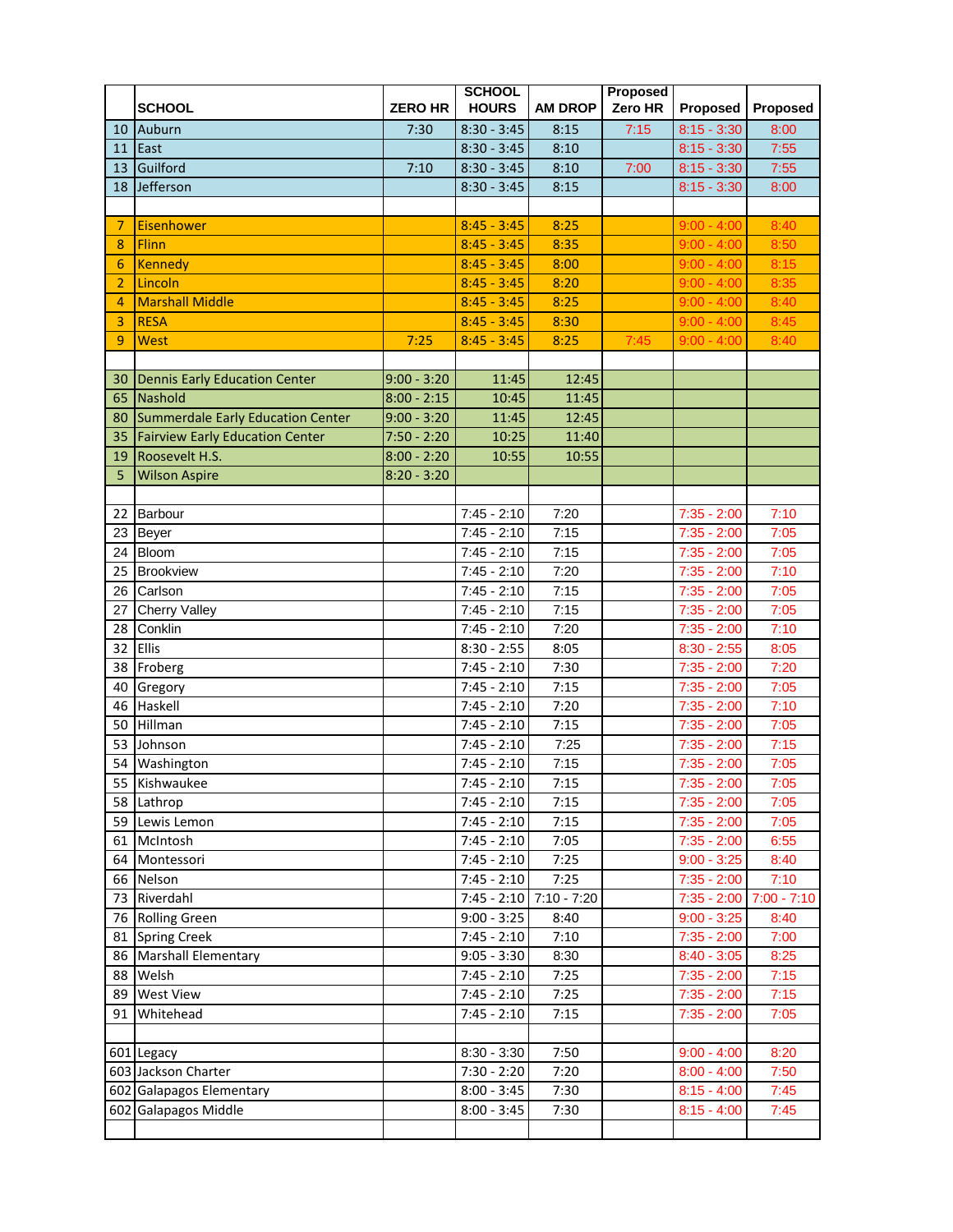| <b>Job Code</b> | <b>PCN</b> | <b>Calc Begin</b> | <b>Calc End</b> | <b>Actual Hourly</b> |              |
|-----------------|------------|-------------------|-----------------|----------------------|--------------|
|                 |            |                   |                 |                      |              |
| 500             | 6505006513 | 7/1/2018          | 12/17/2018      | \$<br>22.13 / hour   |              |
| 500             | 6505006513 | 7/1/2018          | 6/30/2019       | \$<br>22.76          | / hour       |
| 500             | 6505006513 | 7/1/2018          | 6/30/2019       | \$<br>15.14          | / hour       |
| 500             | 6505006513 | 7/1/2018          | 6/30/2019       | \$<br>15.51          | / hour       |
| 500             | 6505006513 | 10/15/2018        | 6/30/2019       | \$<br>14.00          | / hour       |
| 500             | 6505006513 | 7/1/2018          | 6/30/2019       | \$<br>14.00          | / hour       |
| 500             | 6505006513 | 7/1/2018          | 6/30/2019       | \$<br>16.33          | / hour       |
| 500             | 6505006513 | 7/1/2018          | 6/30/2019       | \$<br>14.75          | / hour       |
| 500             | 6505006513 | 7/1/2018          | 6/30/2019       | \$<br>17.68          | / hour       |
| 500             | 6505006513 | 7/1/2018          | 6/30/2019       | \$                   | 14.37 / hour |
| 500             | 6505006513 | 7/1/2018          | 6/30/2019       | \$                   | 21.72 / hour |
| 500             | 6505006513 | 7/1/2018          | 6/30/2019       | \$                   | 19.02 / hour |
| 500             | 6505006513 | 7/1/2018          | 6/30/2019       | \$                   | 19.02 / hour |
| 500             | 6505006513 | 7/1/2018          | 6/30/2019       | \$<br>15.51          | / hour       |
| 500             | 6505006513 | 7/1/2018          | 1/23/2019       | \$<br>16.33          | / hour       |
| 500             | 6505006513 | 7/23/2018         | 8/19/2018       | \$<br>21.72          | / hour       |
| 500             | 6505006513 | 7/1/2018          | 6/30/2019       | \$<br>16.77          | / hour       |
| 500             | 6505006513 | 12/11/2018        | 6/30/2019       | \$<br>14.00          | / hour       |
| 500             | 6505006513 | 7/1/2018          | 6/30/2019       | \$<br>14.00          | / hour       |
| 500             | 6505006513 | 7/1/2018          | 6/30/2019       | \$<br>21.72          | / hour       |
| 500             | 6505006513 | 7/1/2018          | 6/30/2019       | \$<br>14.37          | / hour       |
| 500             | 6505006513 | 7/1/2018          | 6/30/2019       | \$<br>22.13          | / hour       |
| 500             | 6505006513 | 7/1/2018          | 8/17/2018       | \$<br>18.16          | / hour       |
| 500             | 6505006513 | 7/1/2018          | 1/8/2019        | \$<br>21.30          | / hour       |
| 500             | 6505006513 | 7/1/2018          | 6/30/2019       | \$<br>19.02          | / hour       |
| 500             | 6505006513 | 7/1/2018          | 6/30/2019       | \$<br>16.77          | / hour       |
| 500             | 6505006513 | 9/10/2018         | 6/30/2019       | \$<br>16.77          | / hour       |
| 500             | 6505006513 | 9/11/2018         | 6/30/2019       | \$                   | 18.52 / hour |
| 500             | 6505006513 | 7/1/2018          | 6/30/2019       | \$                   | 21.72 / hour |
| 500             | 6505006513 | 7/1/2018          | 6/30/2019       | \$<br>14.00          | / hour       |
| 500             | 6505006513 | 7/1/2018          | 6/30/2019       | \$<br>21.30          | / hour       |
| 500             | 6505006513 | 7/1/2018          | 6/30/2019       | \$<br>15.14          | / hour       |
| 500             | 6505006513 | 7/1/2018          | 6/30/2019       | \$<br>14.00          | / hour       |
| 500             | 6505006513 | 7/1/2018          | 6/30/2019       | \$<br>21.72          | / hour       |
| 500             | 6505006513 | 7/1/2018          | 6/30/2019       | \$<br>16.77          | / hour       |
| 500             | 6505006513 | 7/1/2018          | 6/30/2019       | \$<br>17.22          | / hour       |
| 500             | 6505006513 | 7/1/2018          | 11/27/2018      | \$<br>14.00          | / hour       |
| 500             | 6505006513 | 10/19/2018        | 6/30/2019       | \$<br>14.00          | / hour       |
| 500             | 6505006513 | 7/1/2018          | 6/30/2019       | \$                   | 16.77 / hour |
| 500             | 6505006513 | 7/1/2018          | 6/30/2019       | \$<br>19.02          | / hour       |
| 500             | 6505006513 | 7/1/2018          | 6/30/2019       | \$<br>17.68          | / hour       |
| 500             | 6505006513 | 7/1/2018          | 6/30/2019       | \$<br>15.51          | / hour       |
| 500             | 6505006513 | 7/1/2018          | 6/30/2019       | \$<br>19.85          | / hour       |
| 500             | 6505006513 | 7/1/2018          | 6/30/2019       | \$                   | 16.33 / hour |
| 500             | 6505006513 | 7/1/2018          | 6/30/2019       | \$<br>14.00          | / hour       |
| 500             | 6505006513 | 12/3/2018         | 6/30/2019       | \$<br>14.00          | / hour       |
| 500             | 6505006513 | 7/1/2018          | 6/30/2019       | \$<br>14.00          | / hour       |
| 500             | 6505006513 | 7/1/2018          | 6/30/2019       | \$<br>14.75          | / hour       |
| 500             | 6505006513 | 7/1/2018          | 10/9/2018       | \$<br>14.00          | / hour       |
| 500             | 6505006513 | 7/1/2018          | 6/30/2019       | \$<br>16.77          | / hour       |
|                 |            |                   |                 |                      |              |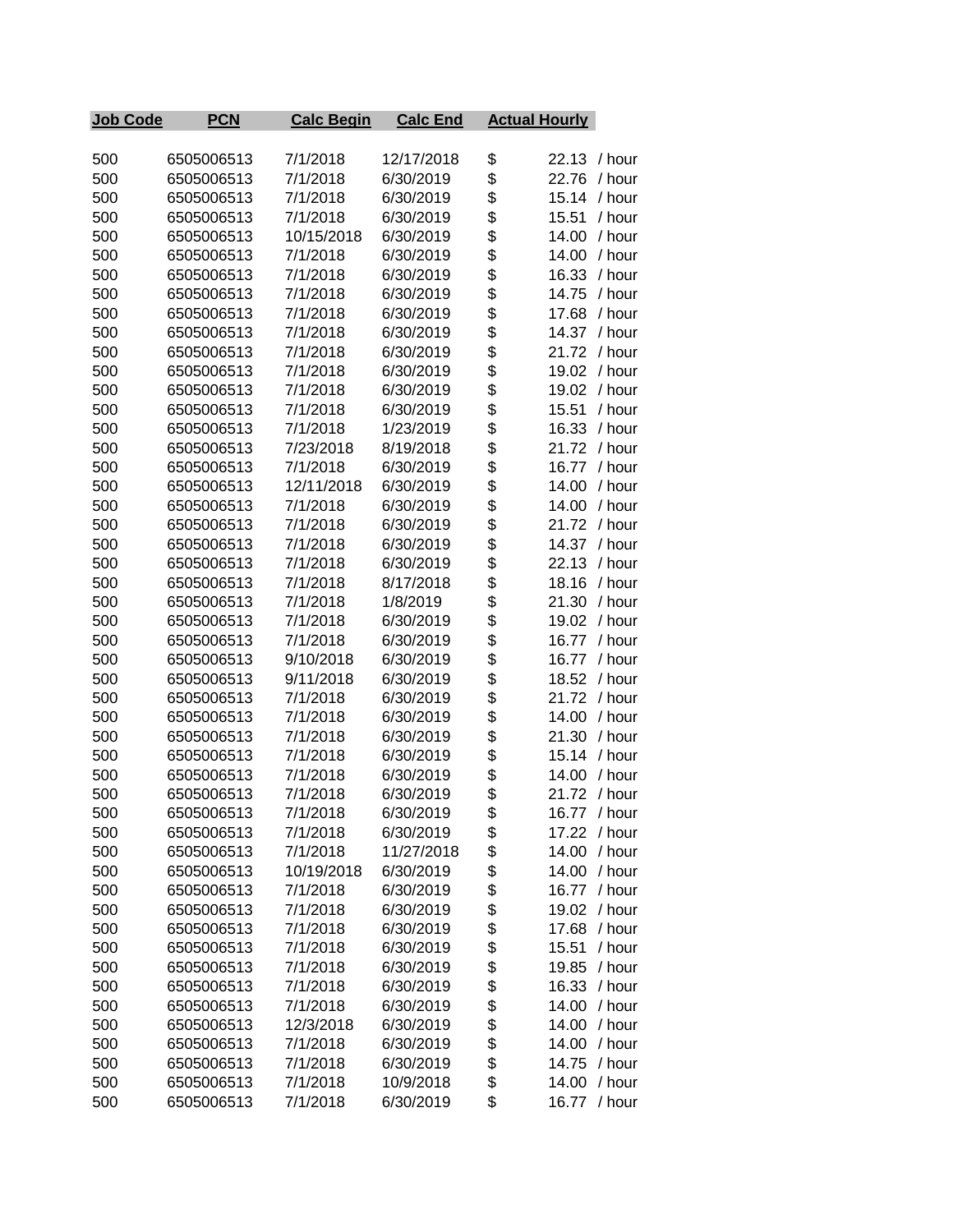| 500 | 6505006513 | 7/1/2018   | 6/30/2019  | \$             | 14.00<br>/ hour |
|-----|------------|------------|------------|----------------|-----------------|
| 500 | 6505006513 | 7/1/2018   | 6/30/2019  | \$             | 14.00<br>/ hour |
| 500 | 6505006513 | 7/1/2018   | 6/30/2019  | \$             | 14.37<br>/ hour |
| 500 | 6505006513 | 7/1/2018   | 2/28/2019  | \$             | 18.16<br>/ hour |
| 500 | 6505006513 | 7/1/2018   | 6/30/2019  | \$             | 14.00<br>/ hour |
| 500 | 6505006513 | 7/1/2018   | 6/30/2019  | \$             | 14.00<br>/ hour |
| 500 | 6505006513 | 11/13/2018 | 6/30/2019  | \$             | 22.76<br>/ hour |
| 500 | 6505006513 | 7/1/2018   | 6/30/2019  | \$             | 21.72<br>/ hour |
| 500 | 6505006513 | 9/27/2018  | 6/30/2019  | \$             | 17.68<br>/ hour |
| 500 | 6505006513 | 9/11/2018  | 6/30/2019  | \$             | 18.52<br>/ hour |
| 500 | 6505006513 | 7/1/2018   | 6/30/2019  | \$             | 15.51<br>/ hour |
| 500 | 6505006513 | 7/1/2018   | 6/30/2019  | \$             | 14.37<br>/ hour |
| 500 | 6505006513 | 7/1/2018   | 6/30/2019  | \$             | 14.75<br>/ hour |
| 500 | 6505006513 | 7/1/2018   | 6/30/2019  | \$             | 19.02<br>/ hour |
| 500 | 6505006513 | 7/1/2018   | 6/30/2019  | \$             | 14.37<br>/ hour |
| 500 | 6505006513 | 7/1/2018   | 7/29/2018  | \$             | 16.33<br>/ hour |
| 500 | 6505006513 | 7/1/2018   | 6/30/2019  | \$             | 15.14<br>/ hour |
| 500 | 6505006513 | 7/1/2018   | 10/17/2018 | \$             | 22.13<br>/ hour |
| 500 | 6505006513 | 9/28/2018  | 6/30/2019  | \$             | 18.52<br>/ hour |
| 500 | 6505006513 | 7/1/2018   | 6/30/2019  | \$             | 21.72<br>/ hour |
| 500 | 6505006513 | 7/1/2018   | 6/30/2019  | \$             | 14.75<br>/ hour |
| 500 | 6505006513 | 7/1/2018   | 1/27/2019  | \$             | 21.30<br>/ hour |
| 500 | 6505006513 | 7/1/2018   | 6/30/2019  | \$             | 16.77<br>/ hour |
| 500 | 6505006513 | 7/1/2018   | 6/30/2019  | \$             | 14.00<br>/ hour |
| 500 | 6505006513 | 7/1/2018   | 6/30/2019  | \$             | 14.00<br>/ hour |
| 500 | 6505006513 | 7/1/2018   | 6/30/2019  | \$             | 21.72<br>/ hour |
| 500 | 6505006513 | 7/1/2018   | 6/30/2019  | \$             | 20.88<br>/ hour |
| 500 | 6505006513 | 7/1/2018   | 6/30/2019  | \$             | 14.00<br>/ hour |
| 500 | 6505006513 | 7/1/2018   | 10/17/2018 | \$             | 15.14<br>/ hour |
| 500 | 6505006513 | 7/1/2018   | 6/30/2019  | \$             | 19.85<br>/ hour |
| 500 | 6505006513 | 7/1/2018   | 6/30/2019  | \$             | 14.00<br>/ hour |
| 500 | 6505006513 | 9/16/2018  | 6/30/2019  | \$             | 22.76<br>/ hour |
| 500 | 6505006513 | 7/1/2018   | 6/30/2019  | \$             | 14.00<br>/ hour |
| 500 | 6505006513 | 8/6/2018   | 2/27/2019  | \$             | 19.55<br>/ hour |
| 500 | 6505006513 | 10/16/2018 | 6/30/2019  | \$             | 14.00<br>/ hour |
| 500 | 6505006513 | 7/1/2018   | 6/30/2019  | \$             | 21.72 / hour    |
| 500 | 6505006513 | 7/1/2018   | 6/30/2019  | \$             | 15.14 / hour    |
| 500 | 6505006513 | 12/3/2018  | 6/30/2019  | \$             | / hour<br>14.00 |
| 500 | 6505006513 | 7/1/2018   | 6/30/2019  |                | 15.14<br>/ hour |
| 500 | 6505006513 | 11/27/2018 | 6/30/2019  | <b>8888888</b> | 15.51<br>/ hour |
| 500 | 6505006513 | 10/15/2018 | 12/17/2018 |                | 14.00<br>/ hour |
| 500 | 6505006513 | 7/1/2018   | 6/30/2019  |                | 16.77<br>/ hour |
| 500 | 6505006513 | 8/8/2018   | 6/30/2019  |                | 14.00<br>/ hour |
| 500 | 6505006513 | 7/1/2018   | 6/30/2019  |                | 21.72<br>/ hour |
| 500 | 6505006513 | 7/1/2018   | 6/30/2019  |                | 14.37<br>/ hour |
| 500 | 6505006513 | 8/24/2018  | 6/30/2019  |                | 14.00<br>/ hour |
| 500 | 6505006513 | 7/1/2018   | 6/30/2019  | \$<br>\$       | 15.92<br>/ hour |
| 500 | 6505006513 | 7/1/2018   | 6/30/2019  | \$             | 14.00<br>/ hour |
| 500 | 6505006513 | 7/1/2018   | 6/30/2019  | \$             | 21.72<br>/ hour |
| 500 | 6505006513 | 12/17/2018 | 6/30/2019  | \$             | 14.37<br>/ hour |
| 500 | 6505006513 | 7/1/2018   | 6/30/2019  | \$             | / hour<br>19.02 |
| 500 | 6505006513 | 7/1/2018   | 6/30/2019  | \$             | 19.17<br>/ hour |
|     |            |            |            |                |                 |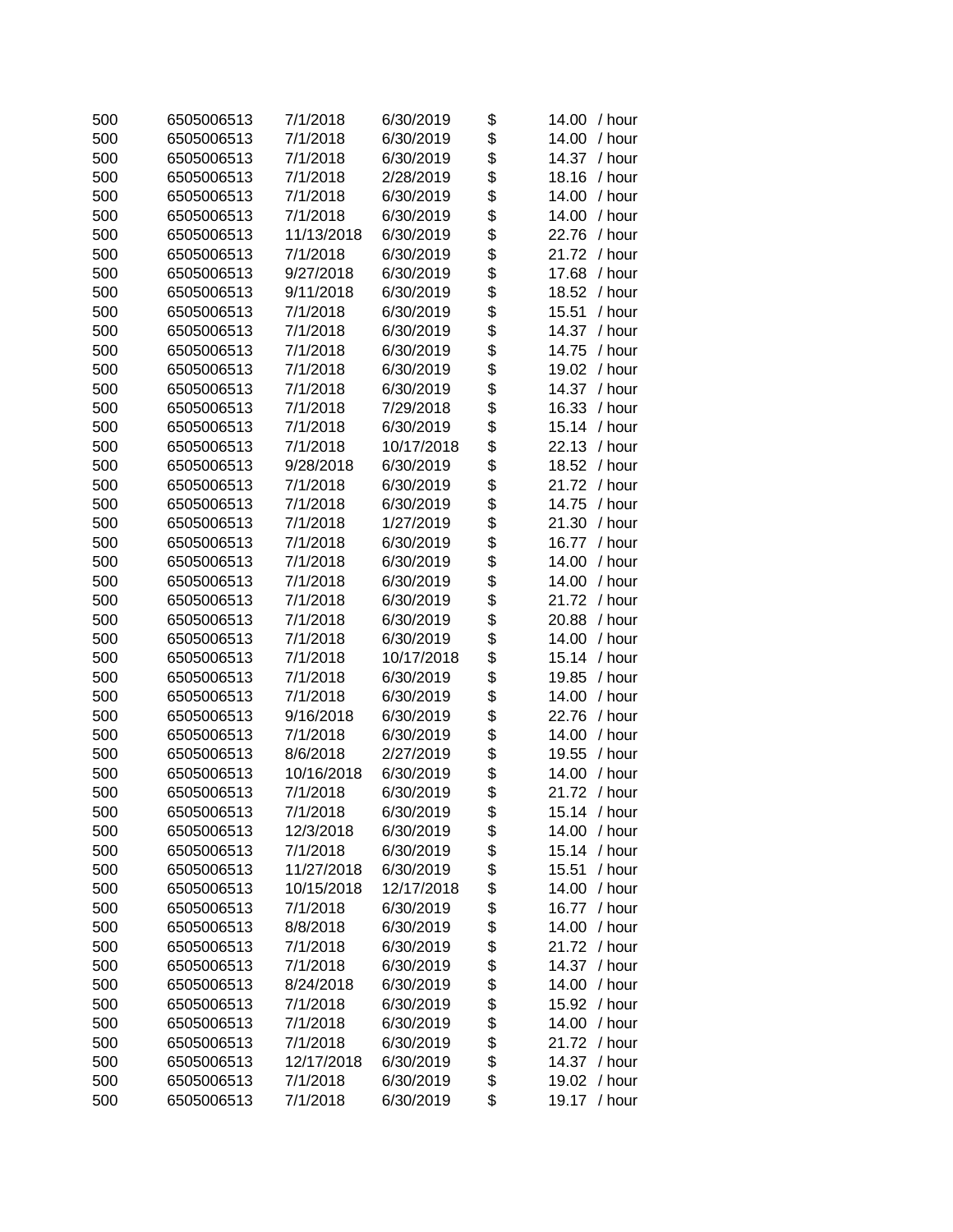| 500 | 6505006513 | 7/1/2018   | 6/30/2019  | \$         | 21.30 / hour    |
|-----|------------|------------|------------|------------|-----------------|
| 500 | 6505006513 | 7/1/2018   | 6/30/2019  | \$         | 21.72 / hour    |
| 500 | 6505006513 | 7/1/2018   | 6/30/2019  | \$         | 14.00<br>/ hour |
| 500 | 6505006513 | 7/1/2018   | 6/30/2019  | \$         | 19.02<br>/ hour |
| 500 | 6505006513 | 7/1/2018   | 6/30/2019  | \$         | 17.68<br>/ hour |
| 500 | 6505006513 | 7/1/2018   | 6/30/2019  | \$         | 20.88<br>/ hour |
| 500 | 6505006513 | 7/19/2018  | 6/30/2019  | \$         | 15.51<br>/ hour |
| 500 | 6505006513 | 7/1/2018   | 6/30/2019  | \$         | 14.00<br>/ hour |
| 500 | 6505006513 | 7/1/2018   | 6/30/2019  | \$         | 14.37<br>/ hour |
| 500 | 6505006513 | 7/1/2018   | 6/30/2019  | \$         | 19.02<br>/ hour |
| 500 | 6505006513 | 7/1/2018   | 9/20/2018  | \$         | 14.00<br>/ hour |
| 500 | 6505006513 | 7/1/2018   | 6/30/2019  | \$         | 15.92<br>/ hour |
| 500 | 6505006513 | 8/1/2018   | 8/1/2018   | \$         | 14.37<br>/ hour |
| 500 | 6505006513 | 10/26/2018 | 6/30/2019  | \$         | 14.00<br>/ hour |
| 500 | 6505006513 | 8/20/2018  | 6/30/2019  | \$         | 14.00<br>/ hour |
| 500 | 6505006513 | 7/1/2018   | 6/30/2019  | \$         | 15.92 / hour    |
| 500 | 6505006513 | 11/5/2018  | 6/30/2019  | \$         | 14.00<br>/ hour |
| 500 | 6505006513 | 9/5/2018   | 6/30/2019  | \$         | 14.00<br>/ hour |
| 500 | 6505006513 | 7/1/2018   | 6/30/2019  | \$         | 22.76<br>/ hour |
| 500 | 6505006513 | 7/1/2018   | 11/7/2018  | \$         | 16.77<br>/ hour |
| 500 | 6505006513 | 7/1/2018   | 6/30/2019  | \$         | 21.72<br>/ hour |
| 500 | 6505006513 | 7/1/2018   | 6/30/2019  | \$         | 21.72<br>/ hour |
| 500 | 6505006513 | 7/1/2018   | 6/30/2019  | \$         | 21.72<br>/ hour |
| 500 | 6505006513 | 7/1/2018   | 6/30/2019  | \$         | 21.72<br>/ hour |
| 500 | 6505006513 | 7/1/2018   | 6/30/2019  | \$         | 14.00<br>/ hour |
| 500 | 6505006513 | 7/1/2018   | 6/30/2019  |            | 21.30<br>/ hour |
| 500 | 6505006513 | 11/5/2018  | 6/30/2019  | \$         | 20.88<br>/ hour |
| 500 | 6505006513 | 12/11/2018 | 6/30/2019  | \$         | 14.00<br>/ hour |
| 500 | 6505006513 | 7/26/2018  | 8/6/2018   | \$         | 14.37<br>/ hour |
| 500 | 6505006513 | 7/1/2018   | 6/30/2019  | \$         | 14.00<br>/ hour |
| 500 | 6505006513 | 7/1/2018   | 3/4/2019   | \$         | 21.72<br>/ hour |
| 500 | 6505006513 | 7/1/2018   | 6/30/2019  | \$         | 15.14<br>/ hour |
| 500 | 6505006513 | 7/1/2018   | 6/30/2019  | \$         | 16.77 / hour    |
| 500 | 6505006513 | 7/1/2018   | 6/30/2019  | \$         | 14.75<br>/ hour |
| 500 | 6505006513 | 11/6/2018  | 6/30/2019  | \$         | 14.00<br>/ hour |
| 500 | 6505006513 | 7/1/2018   | 6/30/2019  | \$         | 22.13 / hour    |
| 500 | 6505006513 | 7/1/2018   | 6/30/2019  | \$         | 20.25 / hour    |
| 500 | 6505006513 | 8/6/2018   | 6/30/2019  | \$         | 15.14<br>/ hour |
| 500 | 6505006513 | 7/1/2018   | 6/30/2019  |            | 15.51<br>/ hour |
| 500 | 6505006513 | 7/1/2018   | 6/30/2019  |            | 14.00<br>/ hour |
| 500 | 6505006513 | 7/1/2018   | 6/30/2019  |            | 21.72<br>/ hour |
| 500 | 6505006513 | 11/19/2018 | 6/30/2019  | \$\$\$\$\$ | 21.72<br>/ hour |
| 500 | 6505006513 | 7/1/2018   | 8/3/2018   |            | 14.00<br>/ hour |
| 500 | 6505006513 | 7/1/2018   | 11/15/2018 | \$         | 22.13<br>/ hour |
| 500 | 6505006513 | 7/1/2018   | 6/30/2019  | \$         | 15.51<br>/ hour |
| 500 | 6505006513 | 7/1/2018   | 6/30/2019  | \$         | 14.00<br>/ hour |
| 500 | 6505006513 | 7/1/2018   | 1/7/2019   | \$         | 21.30<br>/ hour |
| 500 | 6505006513 | 7/1/2018   | 6/30/2019  | \$         | 17.68<br>/ hour |
| 500 | 6505006513 | 7/1/2018   | 6/30/2019  | \$         | 15.92<br>/ hour |
| 500 | 6505006513 | 7/1/2018   | 6/30/2019  | \$         | 15.51<br>/ hour |
| 500 | 6505006513 | 7/1/2018   | 6/30/2019  | \$         | / hour<br>14.00 |
| 500 | 6505006513 | 7/1/2018   | 6/30/2019  | \$         | 20.25<br>/ hour |
|     |            |            |            |            |                 |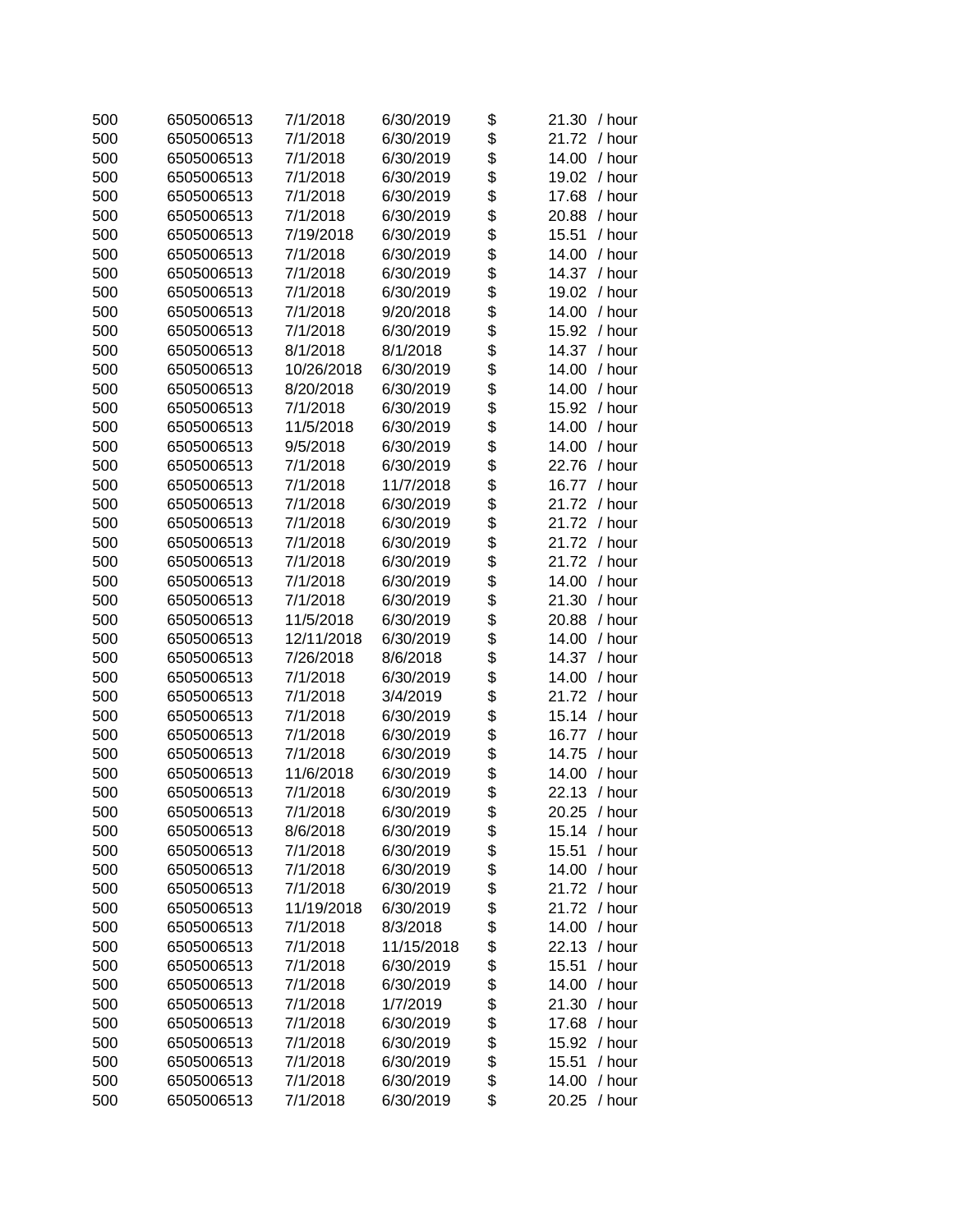| 500 | 6505006513 | 7/1/2018   | 6/30/2019 | \$            | / hour<br>14.75 |
|-----|------------|------------|-----------|---------------|-----------------|
| 500 | 6505006513 | 9/20/2018  | 6/30/2019 | \$            | 21.30<br>/ hour |
| 500 | 6505006513 | 7/1/2018   | 6/30/2019 | \$            | 21.72<br>/ hour |
| 500 | 6505006513 | 8/8/2018   | 6/30/2019 | \$            | 14.00<br>/ hour |
| 500 | 6505006513 | 7/1/2018   | 6/30/2019 | \$            | 22.13<br>/ hour |
| 500 | 6505006513 | 7/1/2018   | 6/30/2019 | \$            | 14.37<br>/ hour |
| 500 | 6505006513 | 7/1/2018   | 6/30/2019 | \$            | 17.22<br>/ hour |
| 500 | 6505006513 | 10/3/2018  | 6/30/2019 | \$            | 14.00<br>/ hour |
| 500 | 6505006513 | 11/5/2018  | 6/30/2019 | \$            | 14.00<br>/ hour |
| 500 | 6505006513 | 7/1/2018   | 6/30/2019 | \$            | 14.75<br>/ hour |
| 500 | 6505006513 | 9/24/2018  | 6/30/2019 | \$            | 14.75<br>/ hour |
| 500 | 6505006513 | 7/1/2018   | 6/30/2019 | \$            | 15.51<br>/ hour |
| 500 | 6505006513 | 7/1/2018   | 6/30/2019 | \$            | 14.75<br>/ hour |
| 500 | 6505006513 | 7/1/2018   | 6/30/2019 | \$            | 14.00<br>/ hour |
| 500 | 6505006513 | 7/1/2018   | 6/30/2019 | \$            | 22.13<br>/ hour |
| 500 | 6505006513 | 7/1/2018   | 6/30/2019 | \$            | 21.72<br>/ hour |
| 500 | 6505006513 | 7/1/2018   | 6/30/2019 | \$            | 21.72<br>/ hour |
| 500 | 6505006513 | 7/1/2018   | 6/30/2019 | \$            | 17.68<br>/ hour |
| 500 | 6505006513 | 7/1/2018   | 6/30/2019 | \$            | 22.13<br>/ hour |
| 500 | 6505006513 | 7/1/2018   | 6/30/2019 | \$            | 21.30<br>/ hour |
| 500 | 6505006513 | 7/1/2018   | 6/30/2019 | \$            | 17.68<br>/ hour |
| 500 | 6505006513 | 7/1/2018   | 6/30/2019 | \$            | 21.72<br>/ hour |
| 500 | 6505006513 | 7/1/2018   | 6/30/2019 | \$            | 19.55<br>/ hour |
| 500 | 6505006513 | 7/1/2018   | 6/30/2019 | \$            | 14.75<br>/ hour |
| 500 | 6505006513 | 7/1/2018   | 6/30/2019 | \$            | 14.00<br>/ hour |
| 500 | 6505006513 | 7/1/2018   | 6/30/2019 |               | 14.00<br>/ hour |
| 500 | 6505006513 | 7/1/2018   | 6/30/2019 | \$<br>\$      | 17.22<br>/ hour |
| 500 | 6505006513 | 7/1/2018   | 6/30/2019 | \$            | 14.37<br>/ hour |
| 500 | 6505006513 | 7/1/2018   | 11/1/2018 | \$            | 16.33<br>/ hour |
| 500 | 6505006513 | 7/1/2018   | 6/30/2019 | \$            | 14.00<br>/ hour |
| 500 | 6505006513 | 7/1/2018   | 3/23/2019 | \$            | 18.16<br>/ hour |
| 500 | 6505006513 | 7/1/2018   | 6/30/2019 | \$            | 22.13<br>/ hour |
| 500 | 6505006513 | 7/1/2018   | 6/30/2019 | \$            | 19.02<br>/ hour |
| 500 | 6505006513 | 7/1/2018   | 6/30/2019 | \$            | 14.75<br>/ hour |
| 500 | 6505006513 | 7/1/2018   | 6/30/2019 | \$            | 22.76<br>/ hour |
| 500 | 6505006513 | 7/1/2018   | 9/12/2018 | \$            | 14.00<br>/ hour |
| 500 | 6505006513 | 7/1/2018   | 6/30/2019 | \$            | 17.22 / hour    |
| 500 | 6505006513 | 7/1/2018   | 6/30/2019 | \$            | 18.16<br>/ hour |
| 500 | 6505006513 | 7/1/2018   | 6/30/2019 |               | 14.00<br>/ hour |
| 500 | 6505006513 | 7/1/2018   | 1/8/2019  | <b>888888</b> | 14.00<br>/ hour |
| 500 | 6505006513 | 9/19/2018  | 6/30/2019 |               | 14.75<br>/ hour |
| 500 | 6505006513 | 7/1/2018   | 6/30/2019 |               | 21.72<br>/ hour |
| 500 | 6505006513 | 7/1/2018   | 6/30/2019 |               | 14.00<br>/ hour |
| 500 | 6505006513 | 7/1/2018   | 6/30/2019 |               | 16.77<br>/ hour |
| 500 | 6505006513 | 7/1/2018   | 6/30/2019 |               | 21.72<br>/ hour |
| 500 | 6505006513 | 7/1/2018   | 6/30/2019 | \$<br>\$      | 15.51<br>/ hour |
| 500 | 6505006513 | 7/1/2018   | 6/30/2019 | \$            | 19.17<br>/ hour |
| 500 | 6505006513 | 11/13/2018 | 6/30/2019 | \$            | 14.00<br>/ hour |
| 500 | 6505006513 | 12/10/2018 | 6/30/2019 |               | 14.00<br>/ hour |
| 500 | 6505006513 | 7/1/2018   | 6/30/2019 | \$<br>\$      | 21.72<br>/ hour |
| 500 | 6505006513 | 7/1/2018   | 6/30/2019 | \$            | / hour<br>14.00 |
|     |            |            |           | \$            |                 |
| 500 | 6505006513 | 8/10/2018  | 6/30/2019 |               | 14.00<br>/ hour |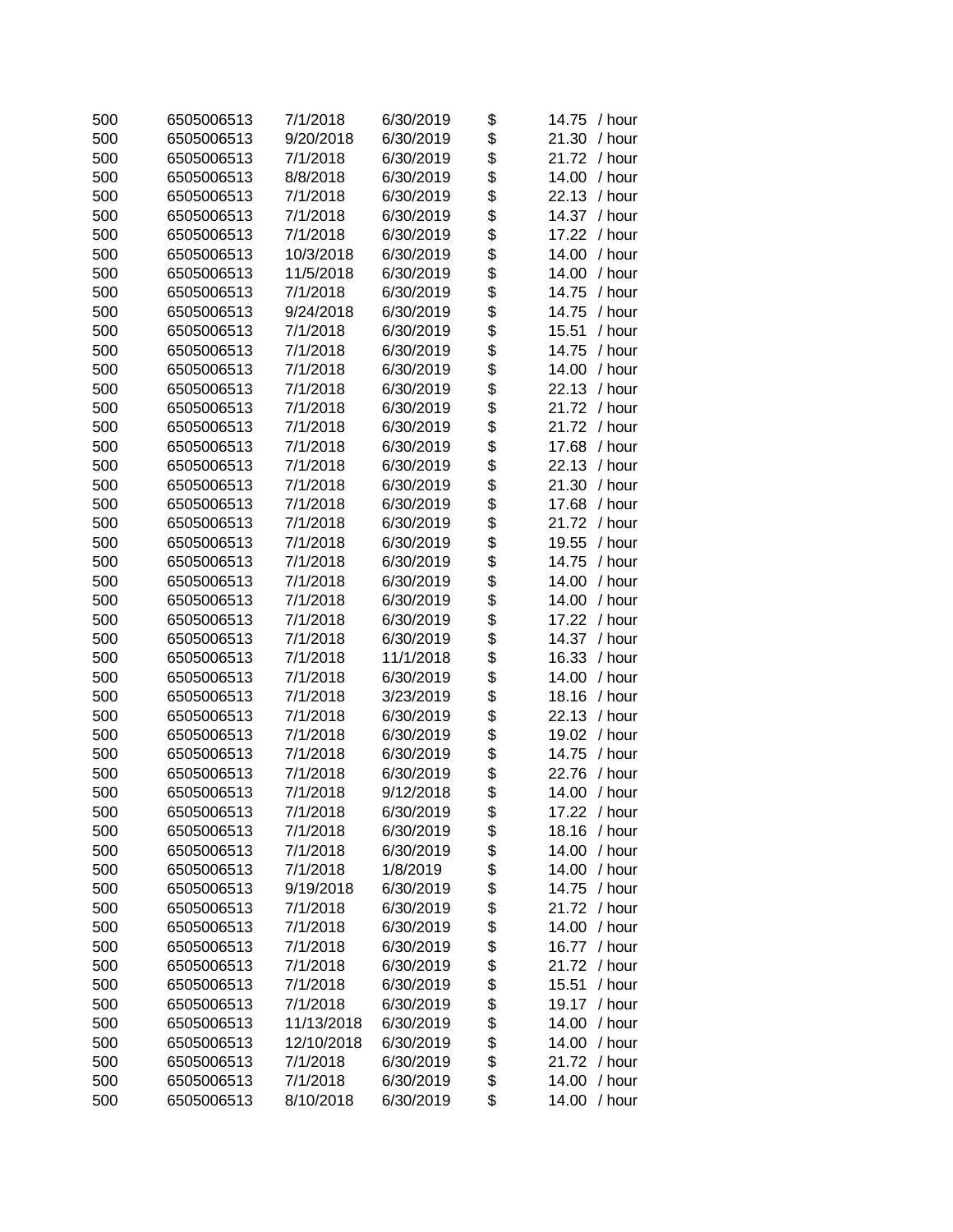| 500<br>500<br>500<br>500<br>500<br>500<br>500<br>500<br>500 |     | 6505006513<br>6505006513<br>6505006513<br>6505006513<br>6505006513<br>6505006513<br>6505006513<br>6505006513<br>6505006513 | 8/27/2018<br>8/20/2018<br>7/1/2018<br>7/1/2018<br>7/1/2018<br>7/1/2018<br>7/1/2018<br>7/1/2018<br>7/1/2018 | 6/30/2019<br>6/30/2019<br>6/30/2019<br>6/30/2019<br>6/30/2019<br>6/30/2019<br>6/30/2019<br>6/30/2019<br>6/30/2019 | \$<br>\$<br>\$<br>\$<br>\$<br>\$<br>\$<br>\$<br>\$ | 22.76<br>14.00<br>14.75<br>14.00<br>15.51<br>14.00 | / hour<br>/ hour<br>/ hour<br>16.77 / hour<br>/ hour<br>16.77 / hour<br>18.16 / hour<br>/ hour<br>/ hour |
|-------------------------------------------------------------|-----|----------------------------------------------------------------------------------------------------------------------------|------------------------------------------------------------------------------------------------------------|-------------------------------------------------------------------------------------------------------------------|----------------------------------------------------|----------------------------------------------------|----------------------------------------------------------------------------------------------------------|
| 502                                                         |     | 6505026514                                                                                                                 | 7/1/2018                                                                                                   | 6/30/2019                                                                                                         | \$                                                 |                                                    | 14.75 / hour                                                                                             |
| 502                                                         |     | 6505026514                                                                                                                 | 7/1/2018                                                                                                   | 6/30/2019                                                                                                         | \$                                                 |                                                    | 15.14 / hour                                                                                             |
| 502                                                         |     | 6505026514                                                                                                                 | 7/1/2018                                                                                                   | 6/30/2019                                                                                                         | \$                                                 |                                                    | 19.02 / hour                                                                                             |
| 502                                                         |     | 6505026514                                                                                                                 | 10/18/2018                                                                                                 | 6/30/2019                                                                                                         | \$                                                 |                                                    | 15.14 / hour                                                                                             |
| 502                                                         |     | 6505026514                                                                                                                 | 7/1/2018                                                                                                   | 6/30/2019                                                                                                         | \$                                                 |                                                    | 17.68 / hour                                                                                             |
| 502                                                         |     | 6505026514                                                                                                                 | 11/14/2018                                                                                                 | 6/30/2019                                                                                                         | \$                                                 |                                                    | 21.72 / hour                                                                                             |
| 502                                                         |     | 6505026514                                                                                                                 | 7/1/2018                                                                                                   | 6/30/2019                                                                                                         | \$                                                 | 14.00                                              | / hour                                                                                                   |
|                                                             | 995 | 6509959925                                                                                                                 | 10/25/2018                                                                                                 | 6/30/2019                                                                                                         | \$                                                 |                                                    | 15.14 / hour                                                                                             |
|                                                             | 995 | 6509959925                                                                                                                 | 11/2/2018                                                                                                  | 6/30/2019                                                                                                         | \$                                                 |                                                    | 14.37 / hour                                                                                             |
|                                                             | 995 | 6509959925                                                                                                                 | 10/25/2019                                                                                                 | 6/30/2019                                                                                                         | \$                                                 |                                                    | 14.00 / hour                                                                                             |
|                                                             | 995 | 6509959925                                                                                                                 | 9/21/2018                                                                                                  | 6/30/2019                                                                                                         | \$                                                 | 14.00                                              | / hour                                                                                                   |
|                                                             | 995 | 6509959925                                                                                                                 | 8/20/2018                                                                                                  | 6/30/2019                                                                                                         | \$                                                 |                                                    | 16.77 / hour                                                                                             |
| 410                                                         |     | 6504106508                                                                                                                 | 7/30/2018                                                                                                  | 6/4/2019                                                                                                          | \$                                                 | 26.56                                              | / hour                                                                                                   |
| 410                                                         |     | 6504106508                                                                                                                 | 7/30/2018                                                                                                  | 6/4/2019                                                                                                          | \$                                                 |                                                    | 25.13 / hour                                                                                             |
| 410                                                         |     | 6504106508                                                                                                                 | 8/14/2018                                                                                                  | 6/4/2019                                                                                                          | \$                                                 |                                                    | 24.42 / hour                                                                                             |
| 410                                                         |     | 6504106509                                                                                                                 | 7/30/2018                                                                                                  | 6/4/2018                                                                                                          | \$                                                 |                                                    | 25.13 / hour                                                                                             |
| 412                                                         |     | 6504126502                                                                                                                 | 7/29/2018                                                                                                  | $6/30/2019$ \$                                                                                                    |                                                    |                                                    | 22.79 / hour                                                                                             |
| 412                                                         |     | 6504126502                                                                                                                 | 7/1/2018                                                                                                   | 2/20/2019 \$                                                                                                      |                                                    |                                                    | 26.21 / hour                                                                                             |
| 412                                                         |     | 6504126502                                                                                                                 | 5/12/2018                                                                                                  | 6/30/2019 \$                                                                                                      |                                                    |                                                    | 27.27 / hour                                                                                             |
| N <sub>12</sub>                                             |     | 650N126503                                                                                                                 | 7/1/2018                                                                                                   | 6/30/2019 \$                                                                                                      |                                                    |                                                    | 2,364.51 Bi-Weekly                                                                                       |
| 412                                                         |     | 6504126504                                                                                                                 | 8/20/2018                                                                                                  | 2/19/2019 \$                                                                                                      |                                                    |                                                    | 24.30 / hour                                                                                             |
| N <sub>12</sub>                                             |     | 650N120032                                                                                                                 | 7/1/2018                                                                                                   |                                                                                                                   |                                                    | 6/30/2019 \$ 2,295.00 Bi-Weekly                    |                                                                                                          |
| 210<br>212                                                  |     | 6502107641<br>6502127643                                                                                                   | 9/21/2018<br>7/1/2018                                                                                      | 6/5/2019 \$<br>6/30/2019 \$                                                                                       |                                                    |                                                    | 15.91 / hour<br>22.08 / hour                                                                             |
|                                                             |     |                                                                                                                            |                                                                                                            |                                                                                                                   |                                                    |                                                    |                                                                                                          |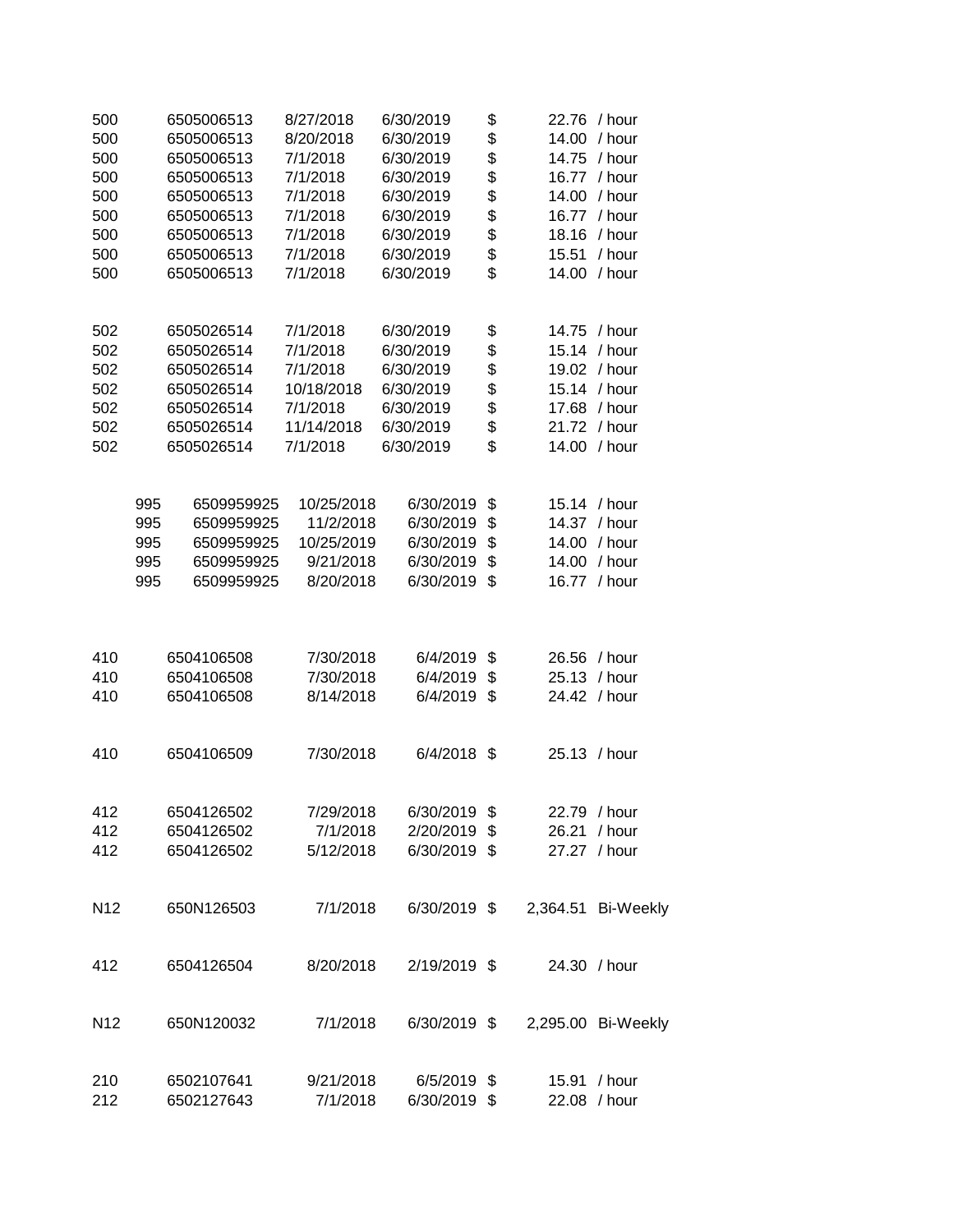| 510 | 6502107641 | 7/26/2018 | 6/5/2019 \$  | $13.64$ / hour |
|-----|------------|-----------|--------------|----------------|
| 212 | 6502127642 | 7/1/2018  | 4/16/2019 \$ | $18.36$ / hour |